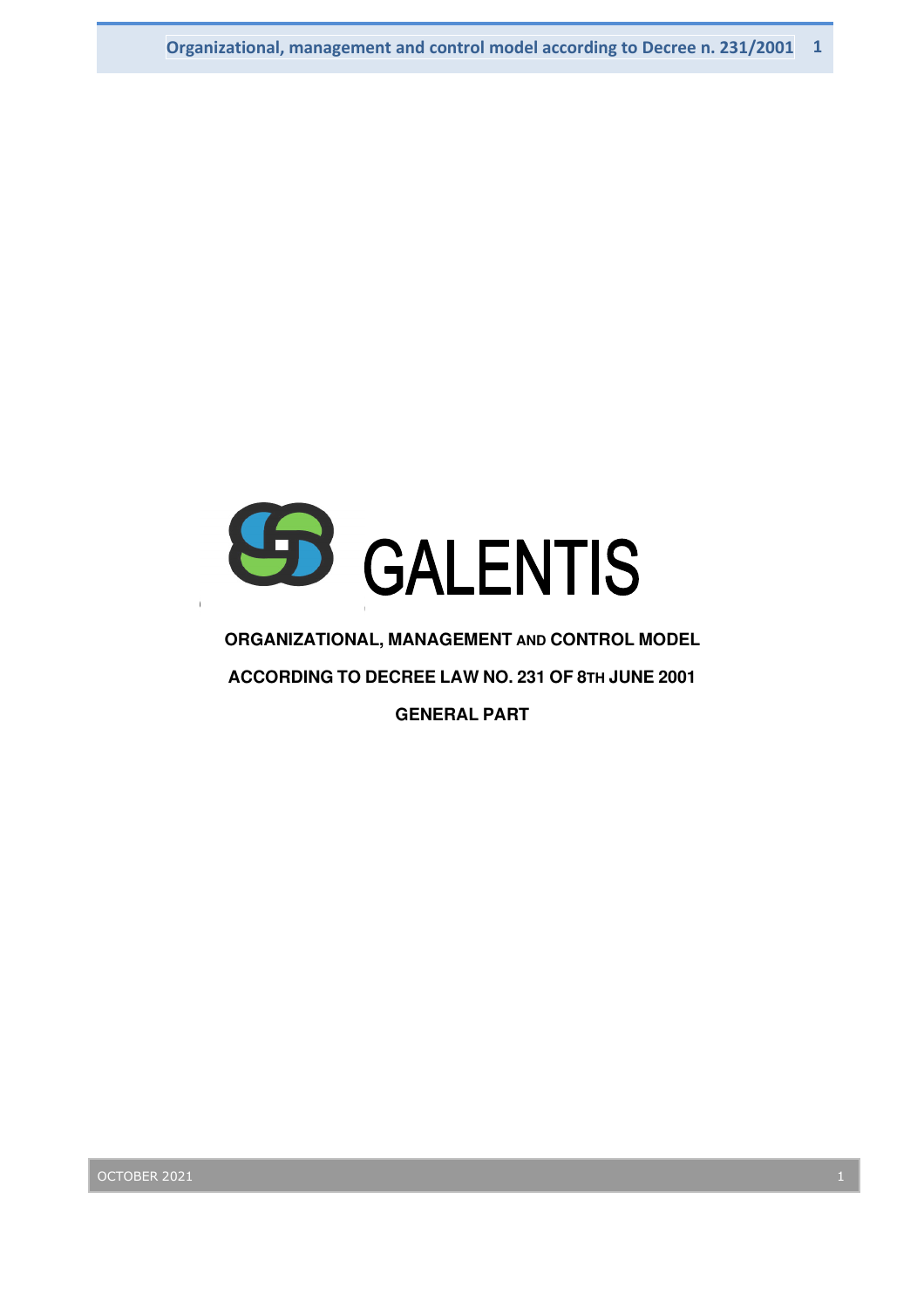| Rev. | <b>Subject</b>                                                                                                                                                                         | <b>Date</b> |
|------|----------------------------------------------------------------------------------------------------------------------------------------------------------------------------------------|-------------|
| 0    | First issue                                                                                                                                                                            | 2015        |
|      | Adjustment on whistleblowing and new indictable offences (environmental<br>offences, bribery among private individuals, employment of third-party<br>nationals whose stay is illegal ) | 2019        |
| 2    | Adjustment on new indictable offences (fiscal offences, smuggling, abuse<br>of position and embezzlement)                                                                              | 2021        |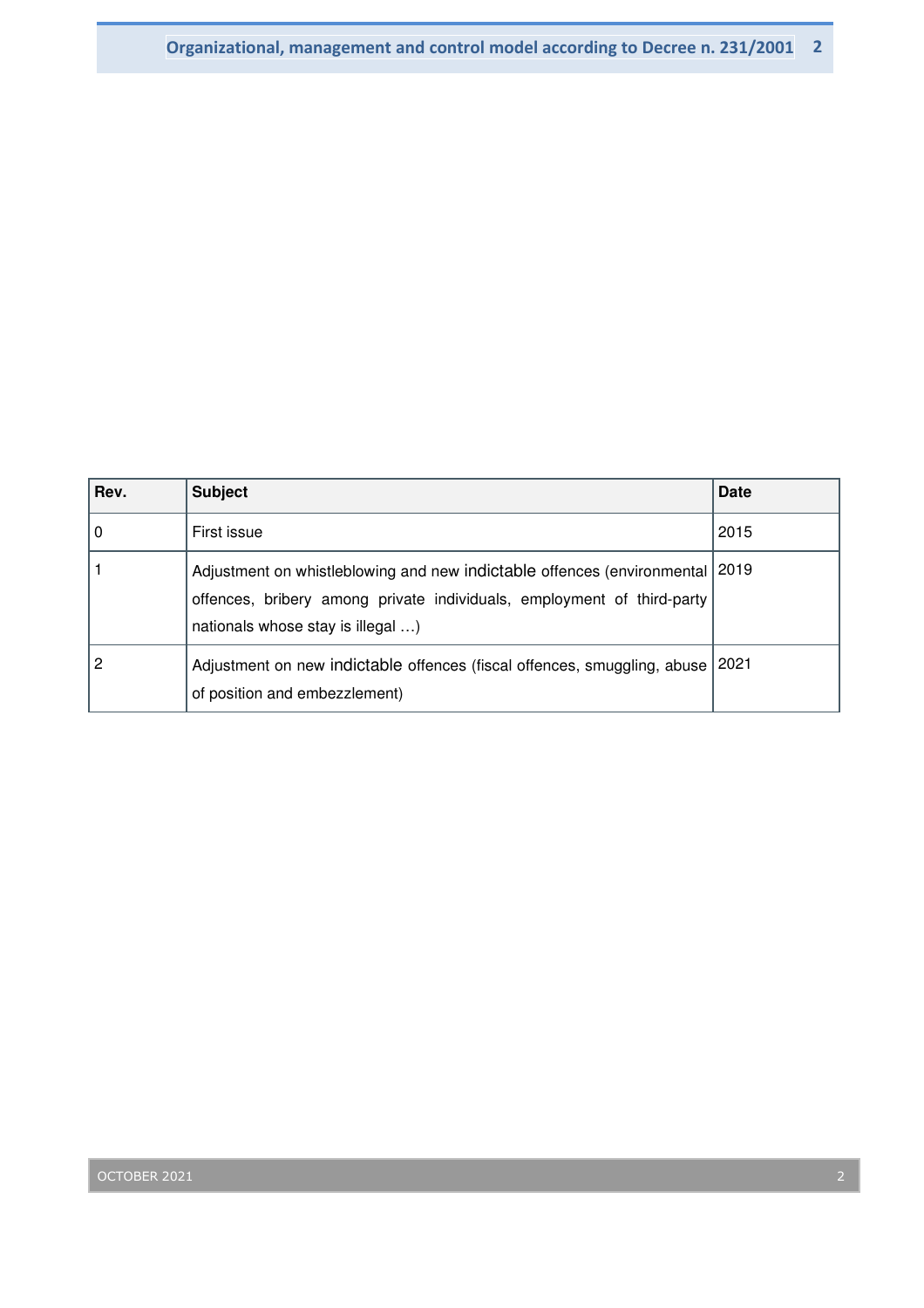

## **GENERAL PART**

# Table of content

| $\mathbf{1}$   |     | 1 THE ADMINISTRATIVE RESPONSIBILITY OF THE ORGANIZATIONS  4                              |  |
|----------------|-----|------------------------------------------------------------------------------------------|--|
|                | 1.1 |                                                                                          |  |
|                | 1.2 |                                                                                          |  |
|                | 1.3 |                                                                                          |  |
|                | 1.4 | Typology of sanctions to be applied to the entity according to Decree no. 231/2001  7    |  |
|                | 1.5 | The situation of Galentis s.r.l. and the objectives that the company intends to pursue 7 |  |
|                | 1.6 |                                                                                          |  |
|                | 1.7 |                                                                                          |  |
|                | 1.8 |                                                                                          |  |
| $\overline{2}$ |     |                                                                                          |  |
|                | 2.1 |                                                                                          |  |
|                | 2.2 |                                                                                          |  |
|                | 2.3 |                                                                                          |  |
|                | 2.4 |                                                                                          |  |
| 3              |     |                                                                                          |  |
|                | 3.1 |                                                                                          |  |
|                | 3.2 |                                                                                          |  |
|                | 3.3 | Information obligations of the supervisory body - Information flows and                  |  |
|                |     |                                                                                          |  |
|                | 3.4 |                                                                                          |  |
| 4              |     |                                                                                          |  |
| 5              |     |                                                                                          |  |
|                | 5.1 |                                                                                          |  |
|                | 5.2 |                                                                                          |  |
|                | 5.3 |                                                                                          |  |
|                | 5.4 |                                                                                          |  |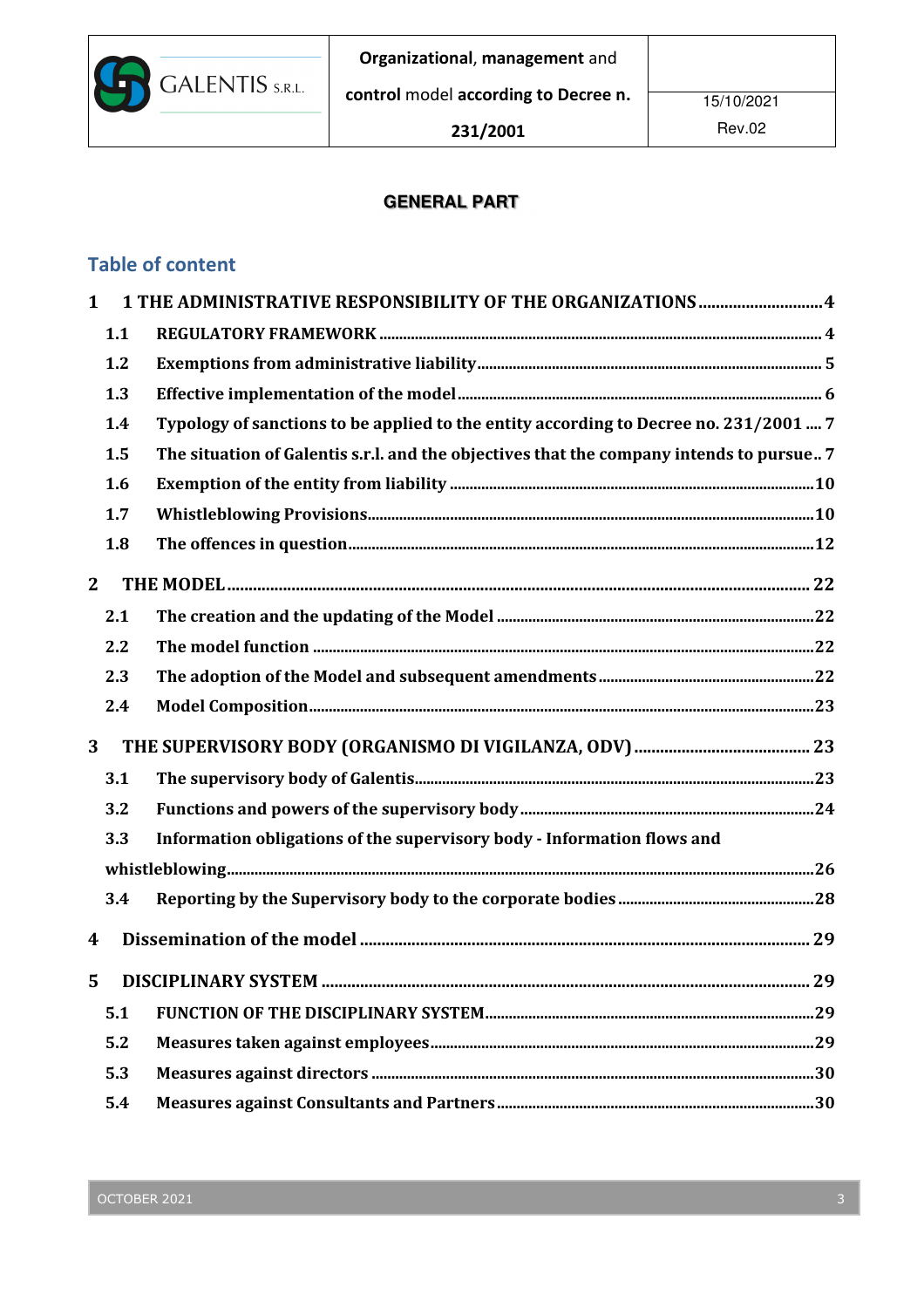

## **1 1 THE ADMINISTRATIVE RESPONSIBILITY OF THE ORGANIZATIONS**

### **1.1 REGULATORY FRAMEWORK**

Decree no. 231 of 8th June 2001, regulating the administrative liability of legal entities, companies and associations, including those without legal capacity, and article 11 of Decree no. 300 of 29th September 2000, introduced into the Italian legal system a particular regime of administrative liability of entities (partnerships and capital companies in primis).

This is a regime of administrative liability in addition to the liability of the individual who has committed certain unlawful acts and which aims to involve, in punishing them, the Entities in whose interest or advantage the offences in question were committed.

This regime extends the punishment of the criminal offences identified in the Decree to Entities that have benefited or in whose interest the offences in question were committed and brings Italian legislation on the liability of legal entities into line with international conventions already signed by Italy, in particular the Brussels Convention of 26th July 1995 on the protection of the financial interests of the European Community, the Brussels Convention of 26th May 1997 on combating bribery of public officials of both the European Community and the Member States and the OECD Convention of 17th December 1997 on combating bribery of foreign public officials in economic and international transactions.

The innovative scope of Decree no. 231/2001 is represented by the provision for the administrative liability of the legal entity in relation to the commission of an offence by an employee or a director. With the entry into force of this Decree, companies can no longer say that they are extraneous to the direct consequences of crimes committed by an individual in the interest or to the advantage of said companies. The system of sanctions provided for by Decree no. 231/2001 is particularly severe; in fact, in addition to financial penalties, there are those of suspension and partial or total disqualification of business activities that may have permanent effects for the recipient companies. As regards the offences referred to above, the following types are currently involved:

- a) offences against the Public Administration;
- b) computer crimes;
- c) organized crime offences;
- d) crimes against public trust;
- e) crimes against industry and trade;
- f) corporate offences;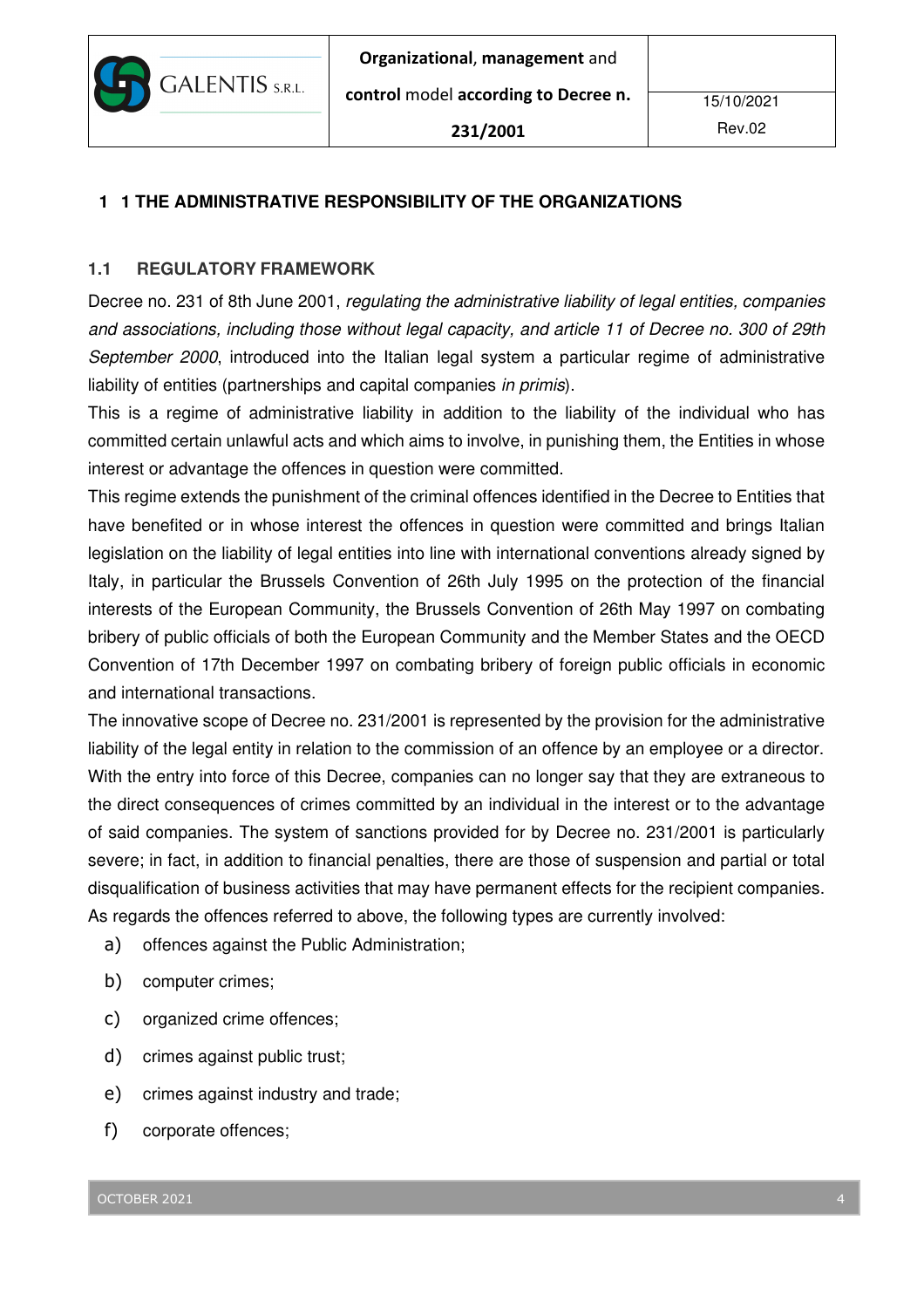15/10/2021

- g) terrorist offences;
- h) female genital mutilation;
- i) crimes against the person;

**GALENTIS** S.R.L.

- j) market abuse;
- k) occupational health and safety offences;

l) crimes of receiving stolen goods, money laundering, use of money, goods or benefits of illegal origin, self- laundering;

- m) copyright infringement offences;
- n) incitement to make false statements to the judicial authorities;
- o) environmental crime;

p) offences connected with the employment of non-EU workers not in compliance with the residence permit;

- q) offences relating to racism and xenophobia;
- r) sports fraud.
- s) fiscal crimes.
- t) smuggling

1.2 **EXEMPTIONS FROM ADMINISTRATIVE LIABILITY**

Article 6 of the Decree establishes that the company is not punishable from an administrative point of view if it proves that the Management Body has adopted and effectively implemented, prior to the commission of the offence, "Organizational and management models capable of preventing offences of the type that occurred".

The same rule also provides for the establishment of an internal control body within the entity - the Supervisory Body - with the task of supervising the functioning, effectiveness and compliance with the aforesaid models, as well as requesting that they be updated.

These models of organization, management and control, pursuant to Article 6, paragraphs 2 and 3, of Decree no. 231/2001, must meet the following requirements:

- identify the activities for which the offences provided for in the Decree may be committed.
- establish specific protocols aimed at planning the formation and implementation of the company's decisions in relation to the crimes to be prevented;
- identify ways of managing financial resources capable of preventing such offences being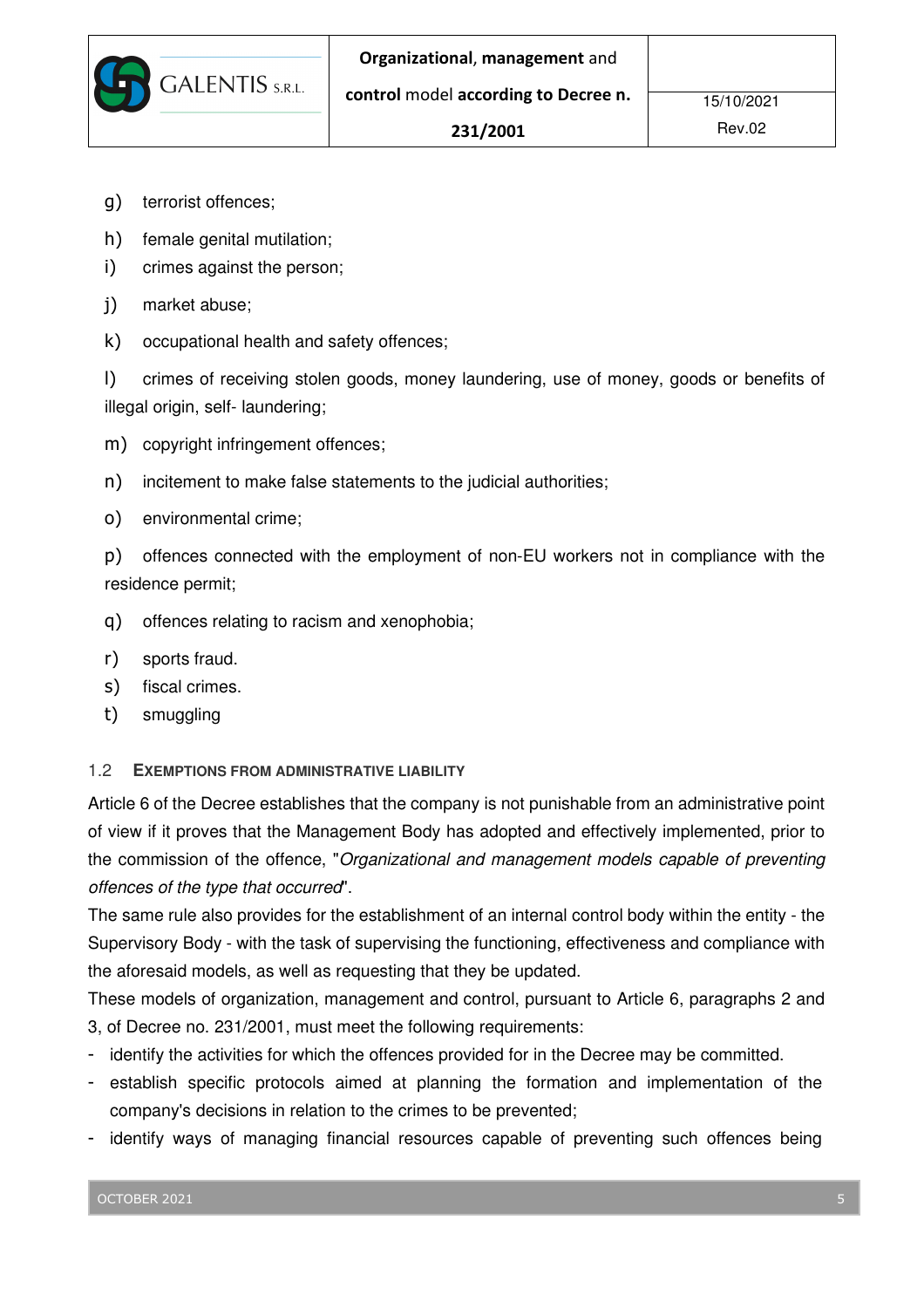

committed;

- establish information obligations towards the Supervisory body, responsible for supervising the functioning and compliance with the Models;
- introduce a disciplinary system capable of sanctioning non-compliance with the measures indicated in the Organizational Model.

Where the offence is committed by persons who hold positions of representation, administration or management of the entity or one of its organizational units with financial and functional autonomy, as well as persons who exercise, even de facto, the management and control of the entity, the entity is not liable if it proves that:

- the management body has adopted and effectively implemented, prior to the offence being committed, a Model suitable for preventing offences of the type that has occurred;
- the task of supervising the functioning and observance of the Model and ensuring that it is updated, has been entrusted to a body of the entity with autonomous powers of initiative and control (the Supervisory Body);
- the individuals have committed the offence by fraudulently evading the Model;
- there was no omitted or insufficient supervision by the Supervisory Body with regard to compliance with the Model.

If, on the other hand, the offence is committed by persons subject to the management or supervision of one of the persons indicated above, the entity is liable if the commission of the offence was made possible by failure to comply with the obligations of management and supervision.

Administrative liability is excluded if, before the offence was committed, the company adopted and effectively implemented a Model capable of preventing offences of the type that has occurred.

The Model must provide for appropriate measures to ensure that activities are carried out in compliance with the law, and to discover and promptly eliminate risky situations.

### 1.3 **EFFECTIVE IMPLEMENTATION OF THE MODEL**

The effective implementation of the Model entails:

- a regular review and possible modification of the above when significant violations of the prescriptions are discovered or when there are changes in the organization or in the activity;
- a disciplinary system capable of sanctioning non-compliance with the measures indicated in the Model.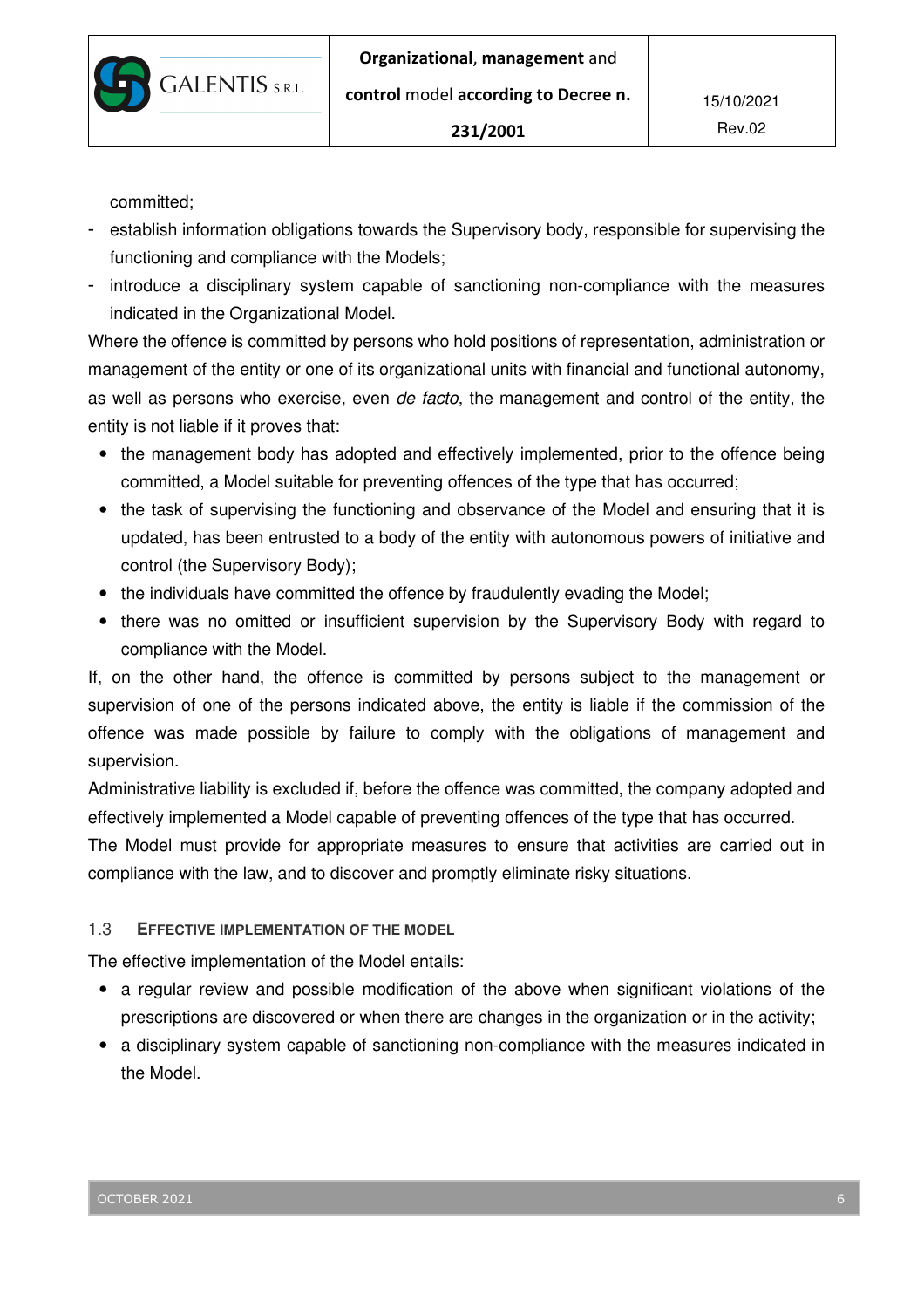control model according to Decree n.

1.4 **TYPOLOGY OF SANCTIONS TO BE APPLIED TO THE ENTITY ACCORDING TO DECREE NO. 231/2001**

The Decree sets out the types of sanctions for administrative offences with a criminal dimension.

The applicable sanctions are:

a) financial penalties;

- b) disqualification sanctions;
- c) confiscation;
- d) publication of the judgment.

The disqualification sanctions are:

- disqualification;
- suspension or revocation of authorisations, licences or concessions that were functional to the offence being committed;
- prohibition on contracting with the Public Administration, except to obtain the services of a public service;
- exclusion from relief, funding, grants and subsidies, as well as the revocation of any grants already made;
- prohibition on advertising goods or services.

Without prejudice to the possible reduction of the pecuniary sanctions referred to in article 12 (cases of reduction of financial penalties) and article 26 (offences in question), no liability arises for the Entities if they have prevented the action being committed or the event taking place.

## **1.5 THE SITUATION OF GALENTIS S.R.L. AND THE OBJECTIVES THAT THE COMPANY INTENDS TO PURSUE**

Galentis S.r.l. is active in the research, production and trade, in Italy and abroad, of raw materials and semi-finished products for the pharmaceutical industry, as well as, in general, chemical, organic and inorganic products, which can be used in various application0073.

Galentis S.r.l.'s production takes place by multi-stage chemical synthesis. The processes are discontinuous (batch-based) and are conducted both in dedicated and non-dedicated reactors. The production is characterized as a fine chemical activity, with relatively limited quantities of final products (about 200 tons/year). The production process consists of a sequence of synthesis steps with the isolation of intermediate substances.

The Galentis S.r.l. plant, consisting of two buildings, is located in the second industrial area of the Municipality of Marcon. The total area of 8,000 square meters is located east of Via delle Industrie n. 11.

The company was founded as Galentis S.p.A. - Following the merger by incorporation in 1999 with GRB S.r.l., Galentis S.p.A. acquired authorisation from the Ministry of Health for the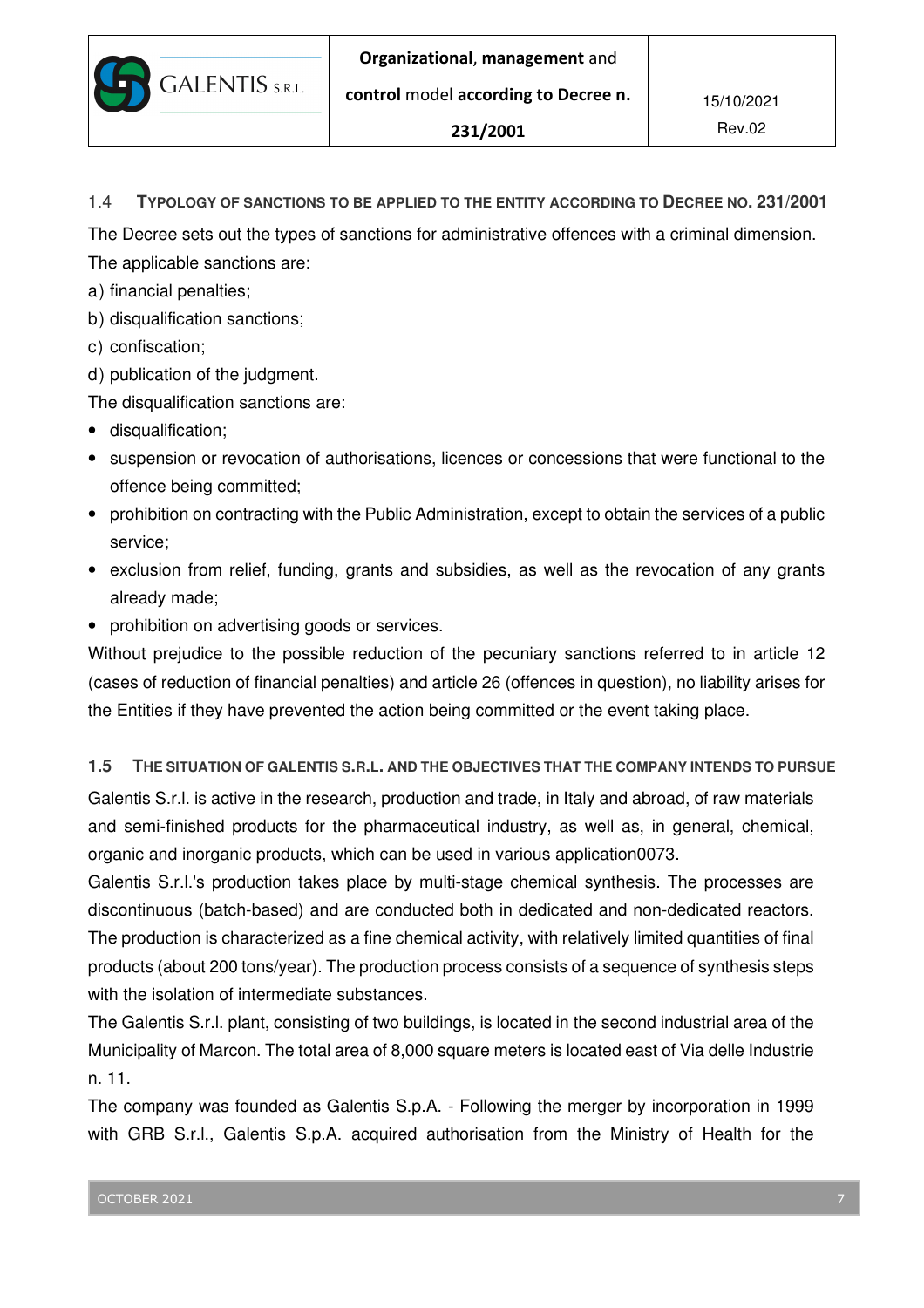production of pharmacologically active principles obtained by chemical synthesis and concentrated on the fine chemicals and A.P.I. market. (Active Pharmaceutical Ingredients).

In 2001 Galentis S.p.A. was authorized by the Ministry of Health to produce active ingredients belonging to class B 3.2. qualified as steroid hormones and synthetic analogues.

In December 2007 the company New G. S.r.l. incorporated Galentis S.p.A. and changed its name to Galentis S.r.l.

In February 2012 Galentis S.r.l. was incorporated by Specialty Coating Systems SCS Inc. and transformed into Galentis S.r.l. as sole shareholder subject to the management and control of SCS. The business of the new owner includes both the production of machinery for the manufacture of coatings for medical, pharmaceutical and industrial products in general, and the direct production of such coatings, therefore SCS decided to change the core business of Galentis, directing it to the production of the basic substances for the creation of the aforementioned coatings and since 2014 the production of Pharmaceutical Active Ingredients has been definitively discontinued.

The administration of Galentis S.r.l. is headed by a Board of Directors composed of four directors. The Board of Directors has appointed a Chief Executive Officer with broad powers of representation and administration. The Chief Executive Officer is required, among other things, to comply with all of the employer's statutory obligations with regard to occupational safety and environmental protection. The Chief Executive Officer has access to the funds with individual signatures for all transactions with a value of less than 100,000 euros; transactions with a value greater than this amount require the joint signature of the Chairman of the Board of Directors and the Chief Executive Officer. For transactions with a value between 25,000 euros and 99,999 euros, the Chief Executive Officer must be authorized in advance by the Chairman of the Board of Directors or another Director by written communication.

Galentis S.r.l.'s quality control system was certified according to the UNI ISO 9001:2008 standard in May 2015 and, in May 2018, the company was upgraded to the new ISO 9001:2015 standard. In addition, in June 2021, the Company obtained certification in accordance with the UNI CEI EN ISO 13485:2016 standard on quality management systems for medical devices.

Galentis S.r.l. also operates in accordance with Good Manufacturing Practises (GMP) or Norme di Buona Fabbricazione (NBF) guidelines. GMPs describe the methods, equipment, means and management of production to ensure the appropriate quality standards. GMPs require: the documentation of every aspect of the process and every operation through appropriate records; the use of trained personnel; active cleaning and sanitizing; regular checks on the proper functioning of tools and machinery; process validation; and complaint handling.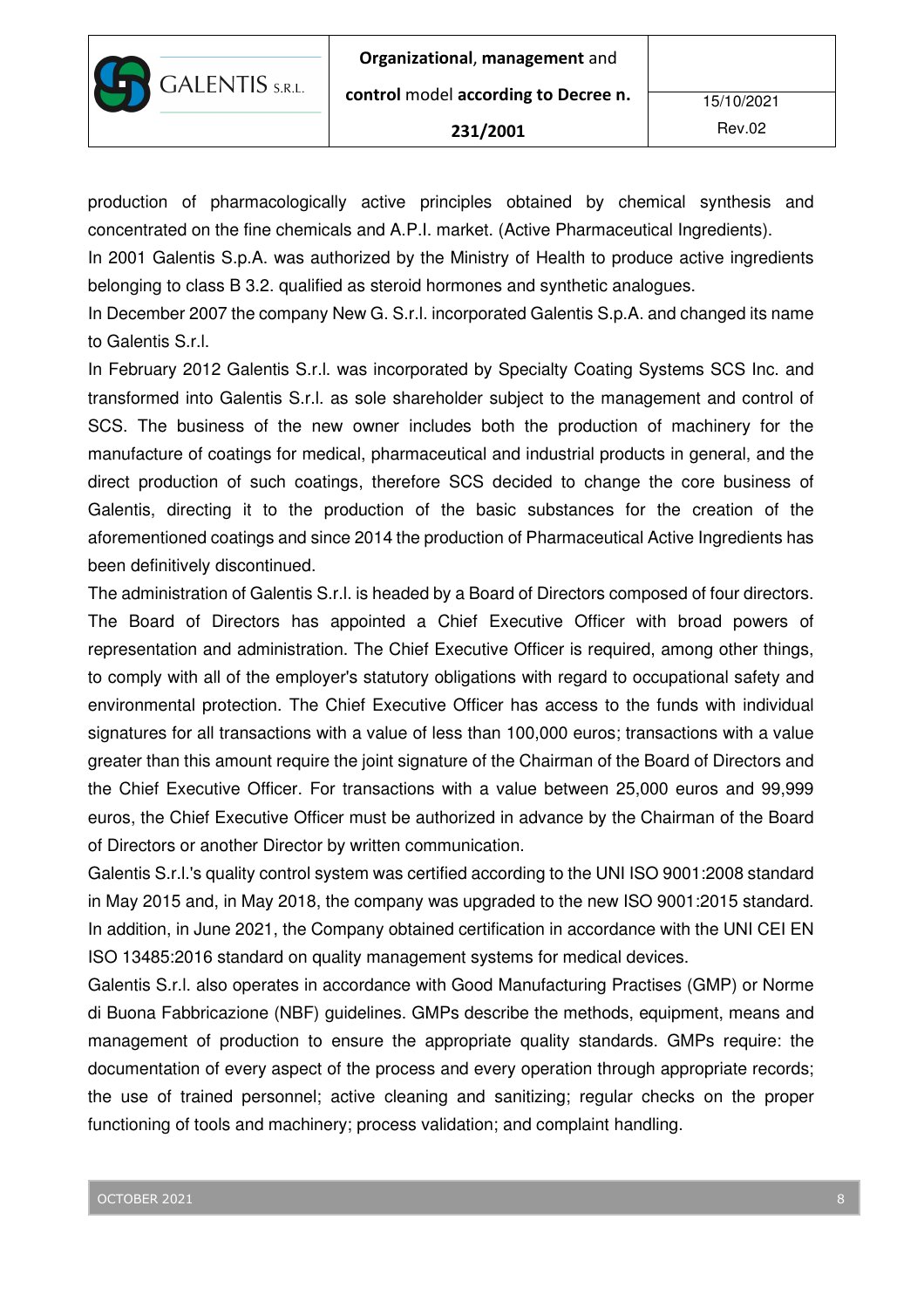

control model according to Decree n.

#### 231/2001

Rev.02

In compliance with Good Manufacturing Practices Galentis S.r.l. has appointed a Quality Assurance Manager, with the task of ensuring the documentation, control and efficiency of the quality system. The main activities of the Quality Assurance Manager, in particular in the companies of the pharmaceutical sector, consist in verifying that: medicines are designed and developed in accordance with Good Manufacturing Practices and Good Laboratory Practices; management responsibilities and production and control operations are clearly specified; the medicinal products are not sold or supplied to third parties, before a qualified person has certified that each production batch has been produced and controlled in accordance with the requirements of the marketing authorisation and any other regulations relating to the production, control and approval of medicinal products; there is an internal inspection and quality control procedure to assess the effectiveness and applicability of the quality system; all operations are documented and traceable in relation to each production batch.

The Quality Assurance Manager is independent from Production, has no other roles or duties outside of the establishment, implementation, maintenance, updating and review of the quality management system and has no formal delegation of functions.

Galentis S.r.l., given that it already has a quality, safety and environmental management system consisting of multiple procedures and operating instructions, in the spring of 2015 it set itself the objective of adopting the Organizational Model provided for by Decree no. 231/2001, in order to strengthen the measures necessary to protect legality, to prevent certain crimes from being committed by its directors and employees and to avoid the application of fines and disqualifications provided for by the aforementioned Decree.

The Organizational Model therefore integrates the organizational and control tools already operational in Galentis S.r.l., such as:

The Ethical Code;

company procedures and organizational charts;

- the risk analysis carried out through the examination of documents and interviews with department heads;
- the system of controls which provides for the distinction between auditor and audited and the traceability of operations;
- the continuous training and education provided to employees.
- The general update of its Organisational Model provided for by Legislative Decree no. 231/2001 in the spring of 2019, in view of the legislative changes made to the list of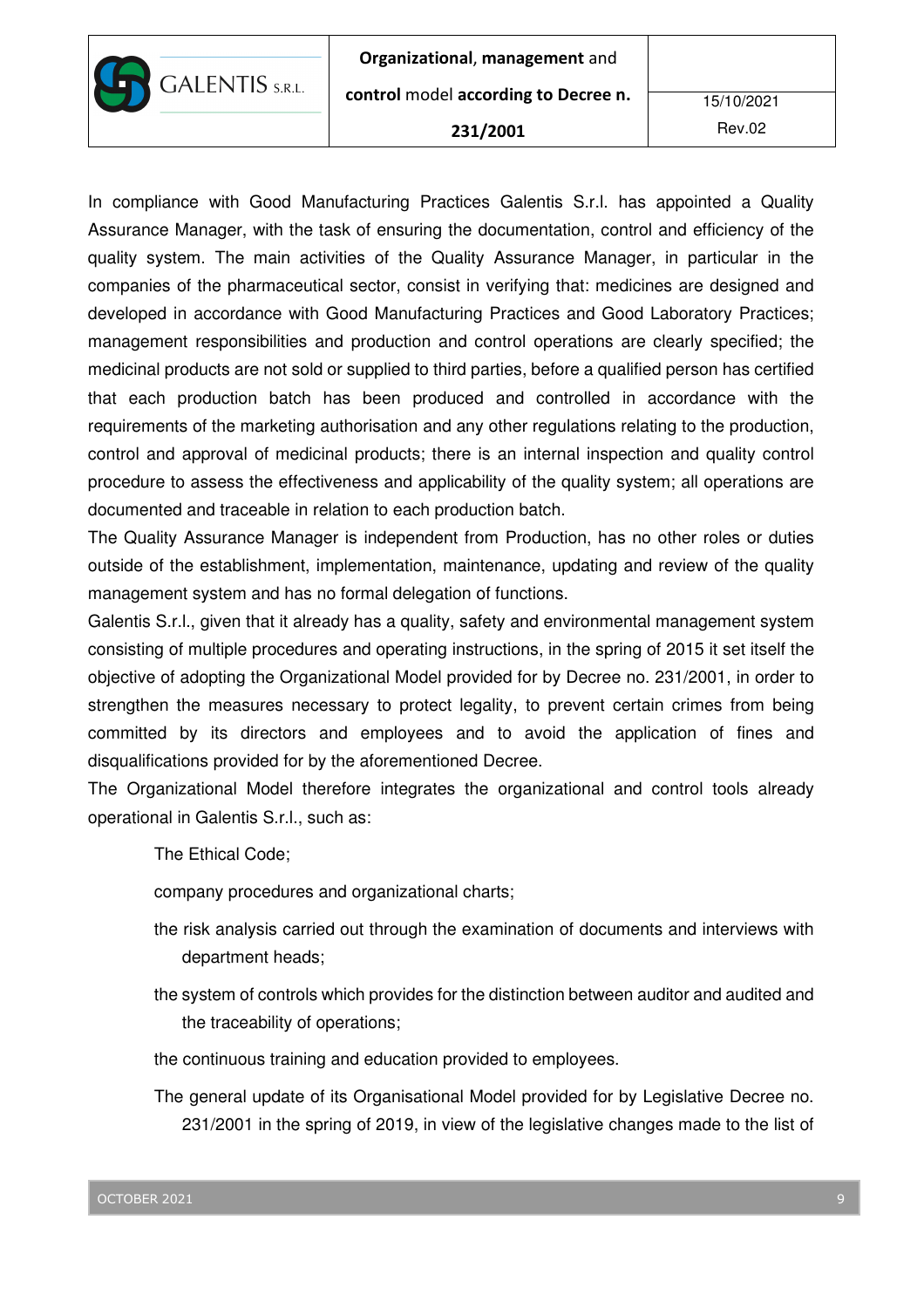

indictable offences provided for by Decree no. 231/2001, the indications given by the Supervisory Board and the changes to its organizational and management structure

In the summer of 2021, the Company set out to proceed with a further update of the Organisational Model, given the introduction of a number of tax and smuggling offences among the indictable offences covered by administrative liability under Legislative Decree no. 231/2001.

### **1.6 EXEMPTION OF THE ENTITY FROM LIABILITY**

In summary, the Decree stipulates that the company shall not be liable for offences:

- in the event that top management and/or their subordinates have acted exclusively in their own interest or that of third parties and in the event that the Company proves that it has adopted and effectively implemented organizational and management models capable of preventing offences;
- if the task of supervising the functioning and observance of the organizational models has been entrusted to a Body of the entity with autonomous powers of initiative and control: the so-called Supervisory Body;
- if the persons have committed the offence by fraudulently evading the organizational and management models.

### **1.7 WHISTLEBLOWING PROVISIONS**

Decree no. 231/2001 contains provisions aimed at protecting employees or collaborators who report offences in the private sector. In particular, Article 6, paragraph 2.2 (introduced by Article 2 of Law no. 179/2017 "Protection of the employee or collaborator who reports offences in the private sector"), requires the Organisation and Management Model to provide for:

 one or more channels that allow the persons indicated in Article 5, paragraph 1, letters a) and b), of the Decree, to submit, in order to protect the integrity of the company, detailed reports of unlawful conduct, based on precise factual elements, or of violations of the Organization and Management Model of the entity, of which they have become aware due to the functions performed; these channels must guarantee the confidentiality of the identity of the whistleblower in the activities of managing the report;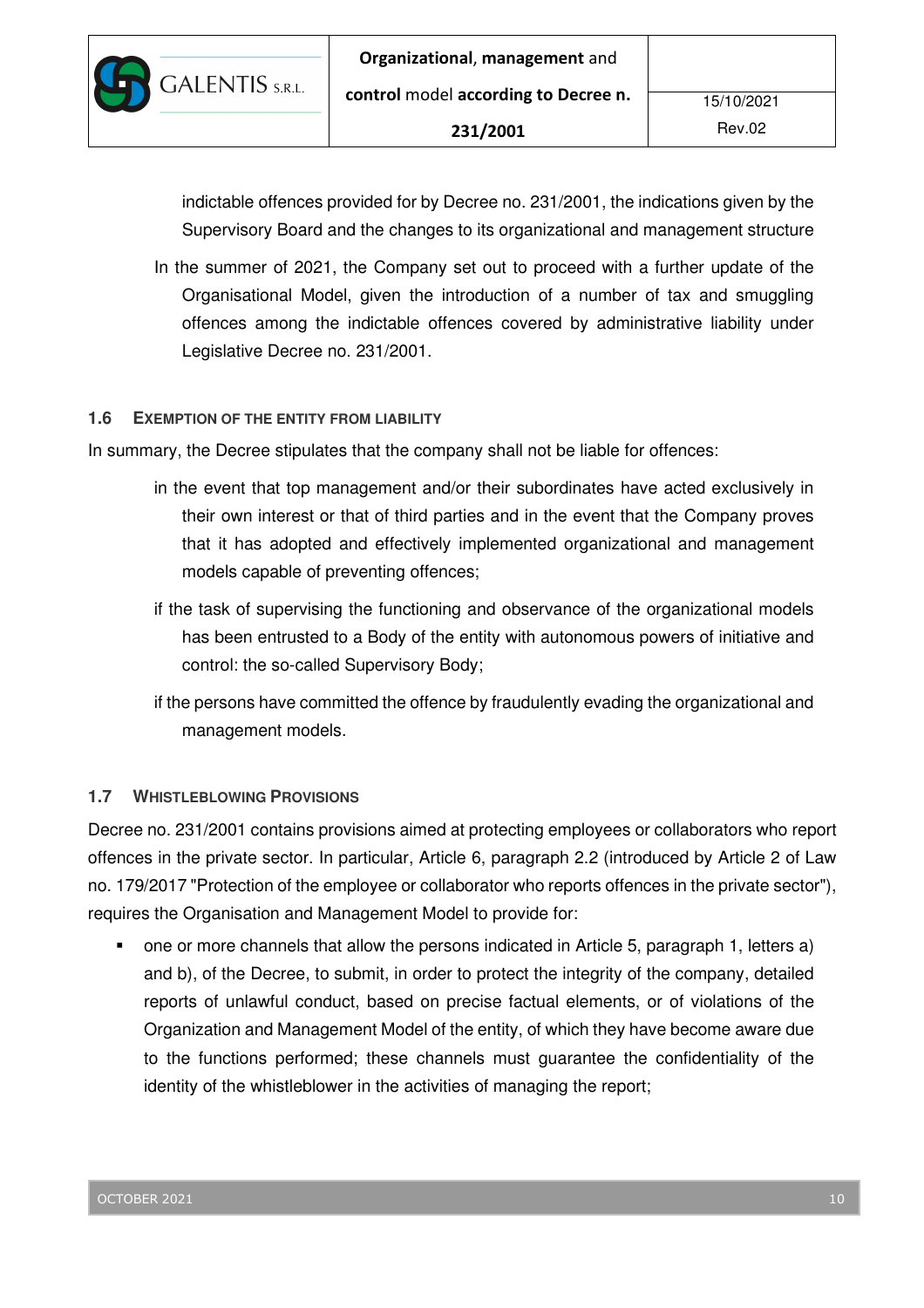**GALENTIS** S.R.L.

231/2001

- at least one alternative reporting channel suitable to guarantee, by computerized means, the confidentiality of the whistleblower's identity;
- the prohibition of any act of retaliation or discrimination, direct or indirect, against the whistleblower for reasons related, directly or indirectly, to the report;
- sanctions against those who violate the protection measures of the whistleblower, as well as those who make intentional or grossly negligent reports that prove to be unfounded.

By "whistleblower" reference is therefore made to the employee or collaborator who - in the representation, administration or management of the entity or one of its organizational units, or being subject to the management or supervision of such top management - presents detailed reports of illegal conduct or violations of the Organisation and Management Model, of which he or she has become aware in the performance of his or her duties.

The same paragraph 2-2 has introduced a series of guarantees with regard to people who report crimes or irregularities of which they have become aware in the context of an employment or collaboration relationship:

- **confidentiality obligations on the identity of the Whistleblower**: the identity of the whistleblower is protected in all contexts following the report, except in cases where liability for slander and defamation under the provisions of the Italian Criminal Code or Article 2043 of the Italian Civil Code and in cases where anonymity is not enforceable by law (for the purposes of example without being exhaustive: criminal, tax or administrative investigations, inspections of supervisory bodies);
- **prohibition of discrimination against the Whistleblower:** No form of retaliation or discriminatory measures, whether direct or indirect, affecting working conditions is allowed or tolerated against the whistleblower for reasons directly or indirectly related to the report. It is understood that the Company may take the most appropriate disciplinary and/or legal measures to protect its rights, assets and image, against anyone who, in bad faith, has made false, unfounded or opportunistic reports and/or for the sole purpose of slandering, defaming or prejudicing the whistleblown person or other persons mentioned in the report. Any hypothesis of improper use or intentional misuse of the institution subject to this particular procedure is also a source of liability, in disciplinary proceedings and in other competent offices;
- **protection of the Whistleblown Person:** the subject of a report of internal irregularities must be informed by the supervisory board as soon as possible after the recording of the data concerning him/her. In particular, the whistleblown person must be informed about: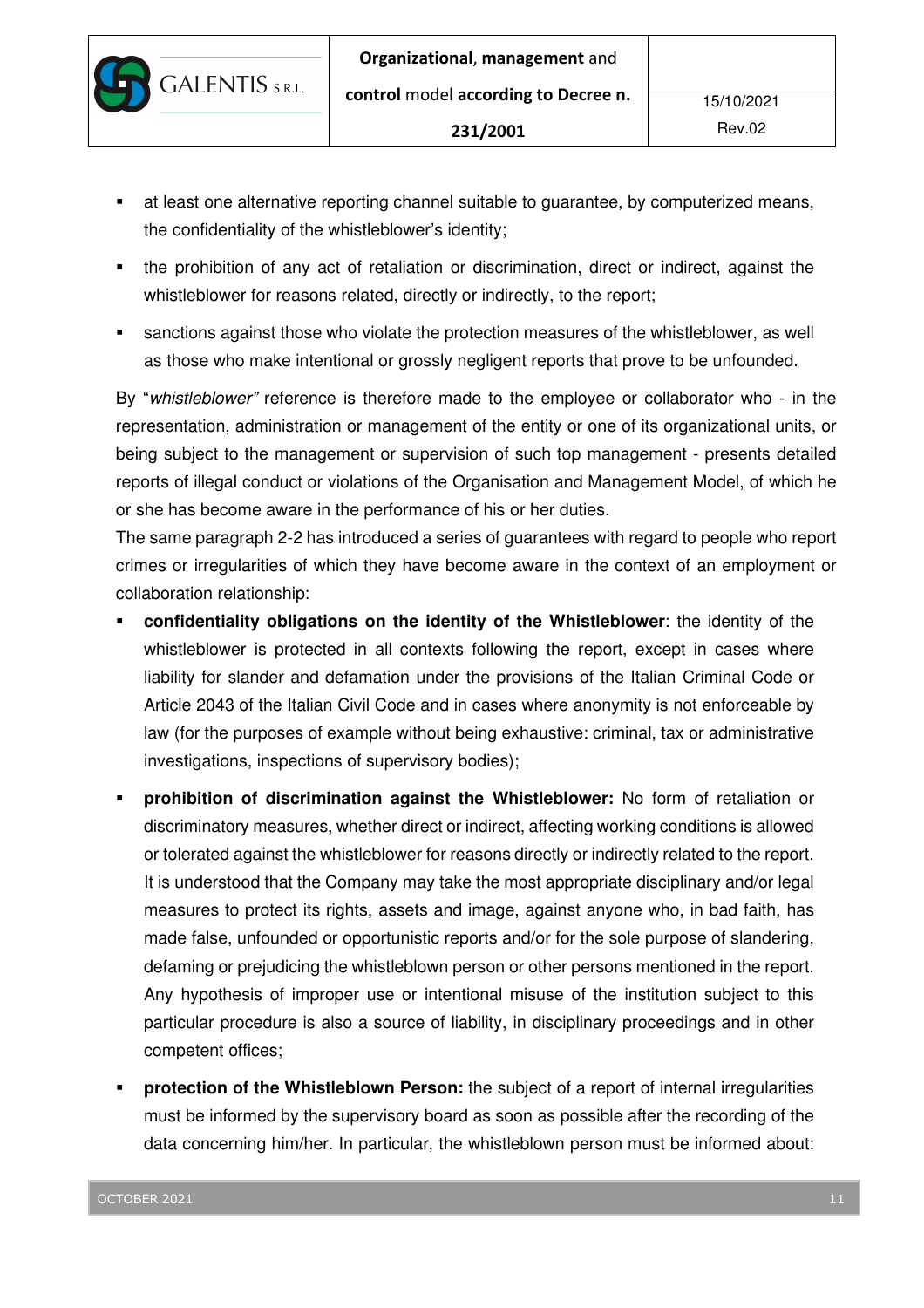(i) the facts for which he or she is accused; (ii) the office or services that may receive the report within the Company or in other entities or companies of the group to which the Company belongs and (iii) the exercise of his or her rights of access and rectification of the data.

### **1.8 THE OFFENCES IN QUESTION**

Section III of Chapter I of Decree no. 231/2001 (Articles 24-26) lists the offences that may give rise to the company's liability.

**A) OFFENCES AGAINST THE PUBLIC ADMINISTRATION (ART. 24 AND 25 DECREE N. 231/2001)** 

- Article 314 of the Italian Criminal Code (embezzlement);
- Article 316-2 of the Italian Criminal Code (embezzlement to the detriment of the State);
- Article 316-3 of the Italian Criminal Code (undue receipt of payments to the detriment of the State);
- Article 317 of the Italian Criminal Code (extortion committed by a public official);
- Article 318 of the Italian Criminal Code (bribery for the exercise of a power);
- Article 319 of the Italian Criminal Code (bribery for an act contrary to official duties);
- Article 319-2 of the Italian Criminal Code (aggravating circumstances: when the Entity has made a significant profit from the offence);
- Article 319-3, of the Italian Criminal Code (bribery in judicial acts);
- Article 319-4 of the Italian Criminal Code (undue induction to give or promise benefits);
- Article 320 of the Italian Criminal Code (bribery of a person in charge of a public service);
- Article 321 of the Italian Criminal Code (punishment for the corruptor);
- Article 322 of the Italian Criminal Code (incitement to corruption);
- Article 322-2 of the Italian Criminal Code (embezzlement, extortion, bribery and incitement to corruption of members of the bodies of the European Communities and officials of the European Communities and Foreign States);
- Article 323 of the Italian Criminal Code (abuse of position);
- Article 346-2 of the Italian Criminal Code (trafficking in illicit influences);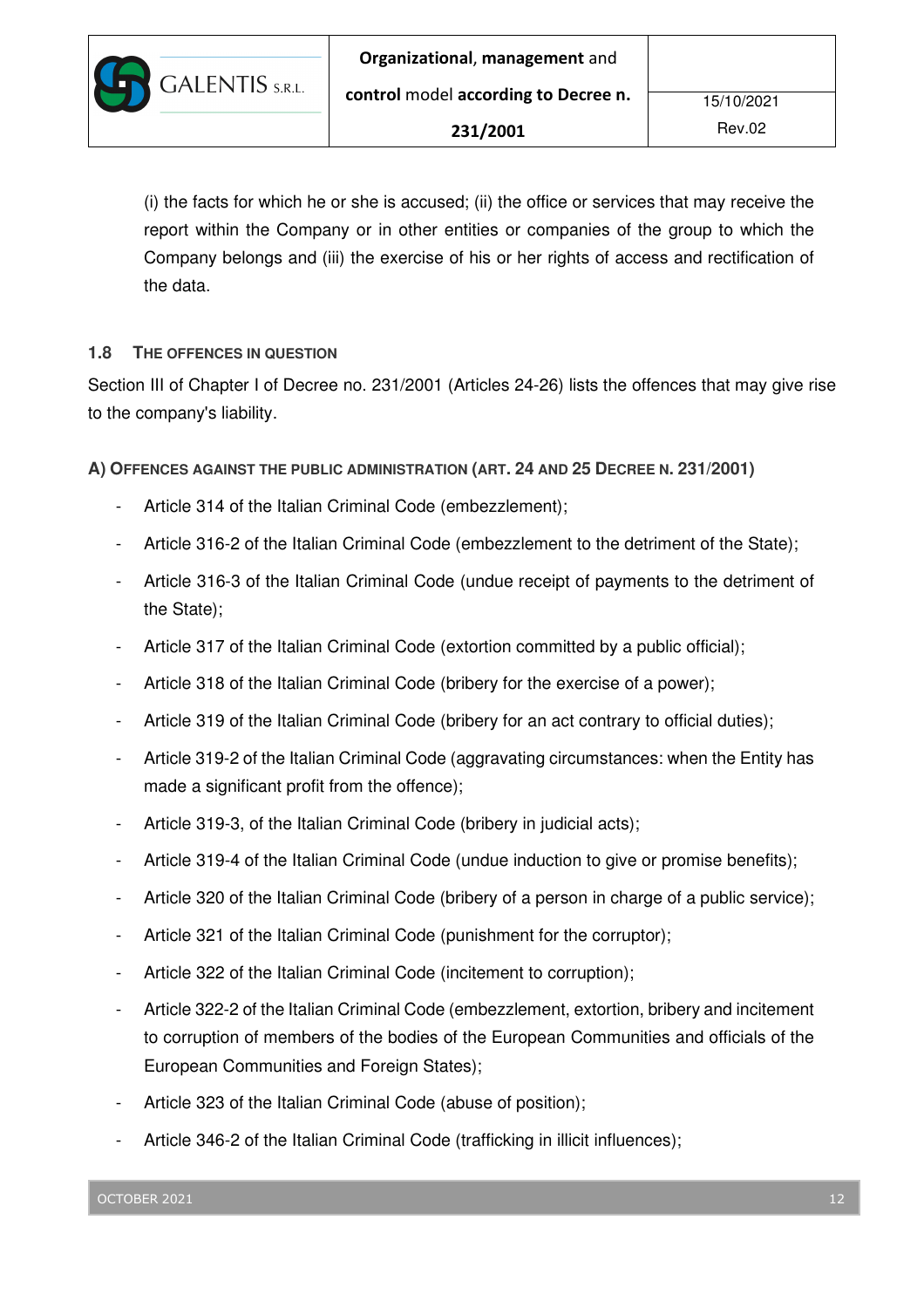- Article 640, paragraph 2, no. 1 of the Italian Criminal Code (fraud against the State or other public body);
- Article 640-2 of the Italian Criminal Code (aggravated fraud to obtain public funds);
- Article 640-3 of the Italian Criminal Code (computer fraud to the detriment of the State or other public body);
- Article 356 of the Italian Criminal Code (fraud in public supply);
- Article 2 of Law No. 898/1986F (fraud against the European Agricultural Fund).

**B) COMPUTER CRIMES (ART. 24-2 DECREE N. 231/2001)** 

- Article 491-2 of the Italian Criminal Code (falsehoods in a public computer document or with documentary evidence);
- Article 615-3 of the Italian Criminal Code (unauthorised access to a computer or telematic system);
- Article 615-4 of the Italian Civil Code (unauthorized possession and dissemination of access codes to computer or telematic systems);
- Article 615-5 of the Italian Criminal Code (dissemination of equipment, devices or computer programs aimed at damaging or interrupting a computer or telematic system);
- art. 617-4 of the Italian Criminal Code (unlawful interception, impediment or interruption of computer or telematic communications);
- Article 617-5 of the Italian Criminal Code (installation of equipment designed to intercept, prevent or interrupt computer or telematic communications);
- Article 635-2 of the Italian Criminal Code (damage to information, data and computer programs);
- Article 635-ter of the Italian Criminal Code (damage to information, data and computer programs used by the State or other public body or in any case of public utility);
- Article 635-4 of the Italian Criminal Code (damage to computer and telematic systems);
- Article 635-5 of the Italian Criminal Code (damage to computer or telematic systems of public utility);
- Article 640-5 of the Italian Criminal Code (computer fraud of the digital signature verifier);
- Article 1, paragraph 11, Decree-Law No. 105/2019 (violation of the rules on the National Cyber Security Perimeter).

**C) ORGANIZED CRIME OFFENCES (ART. 24-3DECREE N. 231/2001)**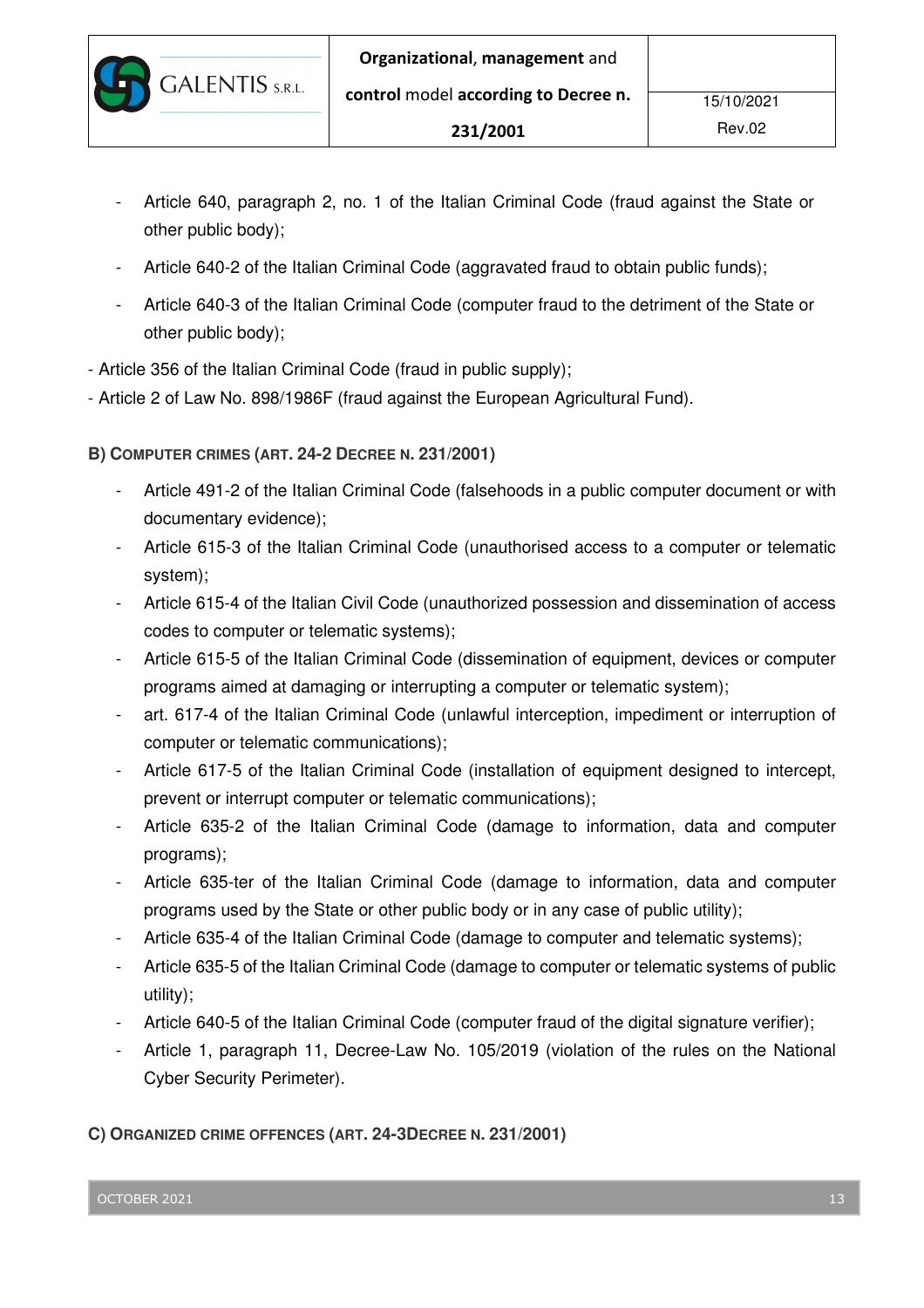- Article 416 of the Italian Criminal Code (criminal conspiracy);

**GALENTIS** S.R.L.

- Article 416-2 of the Italian Criminal Code (mafia-type crime);
- Article 416-3 of the Italian Criminal Code (political-mafia electoral exchange);
- Article 630 of the Italian Criminal Code (kidnapping for extortion);
- Article 74 DPR 9/10/1990, no. 309 (association aimed at illicit traffic of narcotic or psychotropic substances);
- Article 407, paragraph 2, letter a), no. 5 of the Italian Criminal Code (illegal manufacture, introduction into the State, sale, transfer, possession and carrying in a public place or place open to the public of weapons of war or war-type weapons or parts of them, explosives, clandestine weapons as well as several common firing weapons).

**D) FORGERY OF MONEY, PUBLIC CREDIT CARDS, DUTY STAMPS, AND INSTRUMENTS OR MEANS OF IDENTIFICATION (ARTICLE 25-2 OF DECREE NO. 231/2001)** 

- Article 453 of the Italian Criminal Code (counterfeiting of money, spending and introduction into the State with the agreement of counterfeit money);
- Article 454 of the Italian Criminal Code (alteration of money);
- Article 455 of the Italian Criminal Code (spending and introduction into the State of counterfeit money, without agreement);
- Article 457 of the Italian Criminal Code (spending of counterfeit money received in good faith);
- Article 459 of the Italian Criminal Code (falsification of revenue stamps, introduction into the State, purchase, possession or circulation of forged duty stamps);
- Article 460 of the Italian Criminal Code (counterfeiting of watermarked paper used for the production of public credit cards or revenue stamps);
- Article 461 of the Italian Civil Code (manufacture or possession of watermarks or instruments for the counterfeiting of money, revenue stamps and watermarked paper);
- Article 464 of the Italian Civil Code (use of counterfeit or altered revenue stamps);
- Article 473 of the Italian Criminal Code (counterfeiting, alteration or use of trademarks or distinctive signs or of patents, models and designs);
- Article 474 of the Italian Criminal Code (introduction into the State and trade of products with false signs).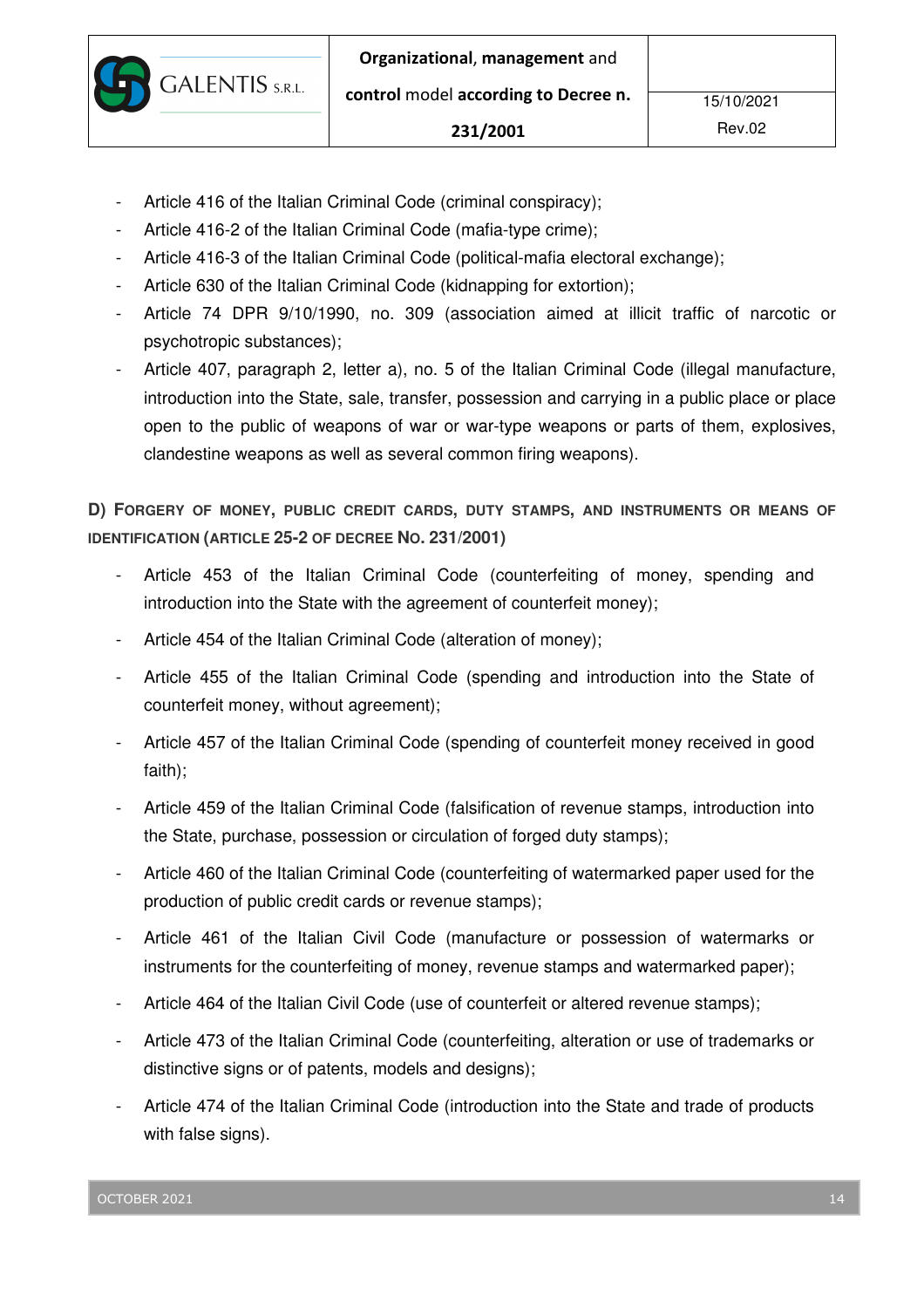

**E) CRIMES AGAINST INDUSTRY AND TRADE (ART. 25-2.1 DECREE NO. 231/2001)** 

- Article 513 of the Italian Criminal Code (disturbed freedom of industry and trade);
- Article 513-2 of the Italian Criminal Code (illegal competition with threat of violence);
- Article 514 of the Italian Criminal Code (fraud against national industries);
- Article 515 of the Italian Criminal Code (fraud in the exercise of trade);
- Article 516 of the Italian Criminal Code (sale of non-genuine food substances as genuine);
- Article 517 of the Italian Criminal Code (sale of industrial products with false signage);
- Article 517-3 of the Italian Criminal Code (Manufacture and trade of goods made by usurping industrial property rights);
- Article 517-4 of the Italian Criminal Code (counterfeiting of geographical indications or designations of origin of agri-food products).

**F) CORPORATE OFFENCES (ART. 25-3DECREE N. 231/2001)** 

- Article 2621 of the Italian Civil Code (false corporate communications);
- Article 2622 of the Italian Civil Code (false corporate communications to the detriment of shareholders and creditors);
- Article 2623 of the Italian Civil Code (false statement);
- Article 2624 of the Italian Civil Code (falsehoods in the reports or communications of the independent auditors);
- Article 2625, paragraph 2 of the Italian Civil Code. (prevented checks from being conducted);
- Article 2626 of the Italian Civil Code (undue return of capital);
- Article 2627 of the Italian Civil Code (illegal distribution of profits and reserves);
- Article 2628 of the Italian Civil Code (unlawful transactions on shares or quotas of the parent company);
- Article 2629 of the Italian Civil Code (transactions to the detriment of creditors);
- Article 2629-2 of the Italian Civil Code (failure to disclose a conflict of interest);
- Article 2632 of the Italian Civil Code (fictitious formation of capital);
- Article 2633 of the Italian Civil Code (undue distribution of company assets by liquidators);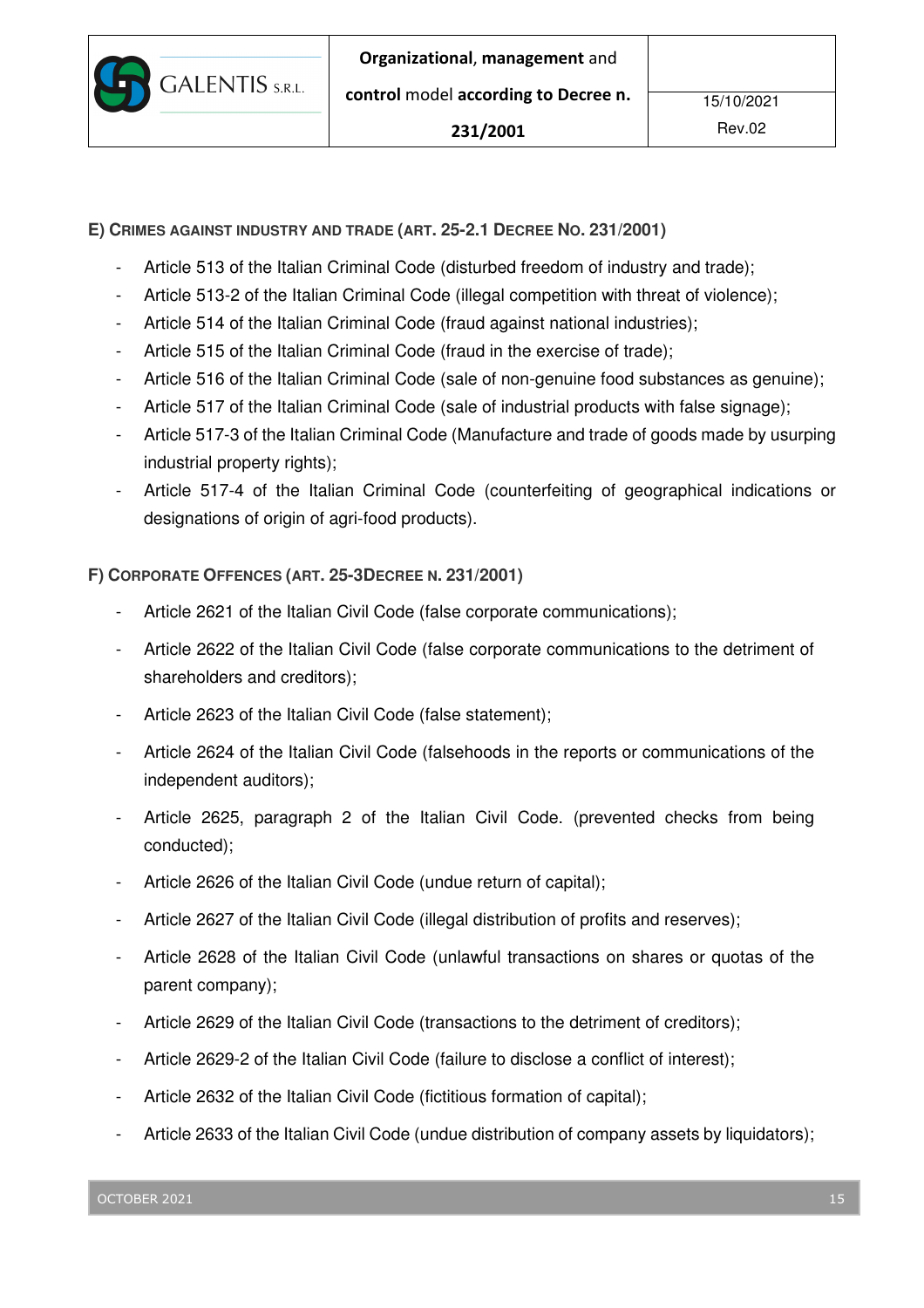- Article 2635 of the Italian Civil Code (bribery among private individuals);
- Article 2635-2 of the Italian Civil Code (incitement to corruption among private individuals);

- Article 2636 of the Italian Civil Code (unlawful influence over the shareholders' meeting);
- Article 2637 of the Italian Civil Code (stock manipulation);

**GALENTIS** S.R.L.

Article 2638 of the Italian Civil Code (obstruction of the exercise of the functions of public supervisory authorities).

**G) TERRORIST OFFENCES (ART. 25-QUARTER DECREE NO. 231/2001)** 

- Article 270 of the Italian Criminal Code (subversive associations);
- - Article 270-2 of the Italian Criminal Code and Special Laws (associations for the purposes of terrorism and subversion of the democratic order);
- Article 270-3 of the Italian Criminal Code (assistance to members)
- Article 270-4 of the Italian Criminal Code (recruitment for the purposes of terrorism, including international terrorism);
- - Article 270-5 of the Italian Criminal Code (training for terrorist activities, including international terrorism);
- Article 270-6 of the Italian Criminal Code (conduct for the purposes of terrorism);
- Article 280 of the Italian Criminal Code (attack for the purposes of terrorism or subversion);
- - Article 280-2 of the Italian Criminal Code (act of terrorism with deadly or explosive devices);
- Article 289-2 of the Italian Criminal Code (kidnapping for the purpose of terrorism or subversion);
- Article 2 of the New York Convention of 9/12/1999.

**H) FEMALE GENITAL MUTILATION (ART. 25-4.1 DECREE NO. 231/2001)** 

Article 583-2 of the Italian Criminal Code (female genital mutilation practices).

**I) CRIMES AGAINST THE PERSON (ART. 25-5 DECREE NO. 231/2001)** 

- Article 600 of the Italian Criminal Code (enslavement);
- Article 600-2 of the Italian Criminal Code (child prostitution);
- Article 600-3of the Italian Criminal Code (child pornography);
- Article 600-4 of the Italian Criminal Code (possession of child pornographic material);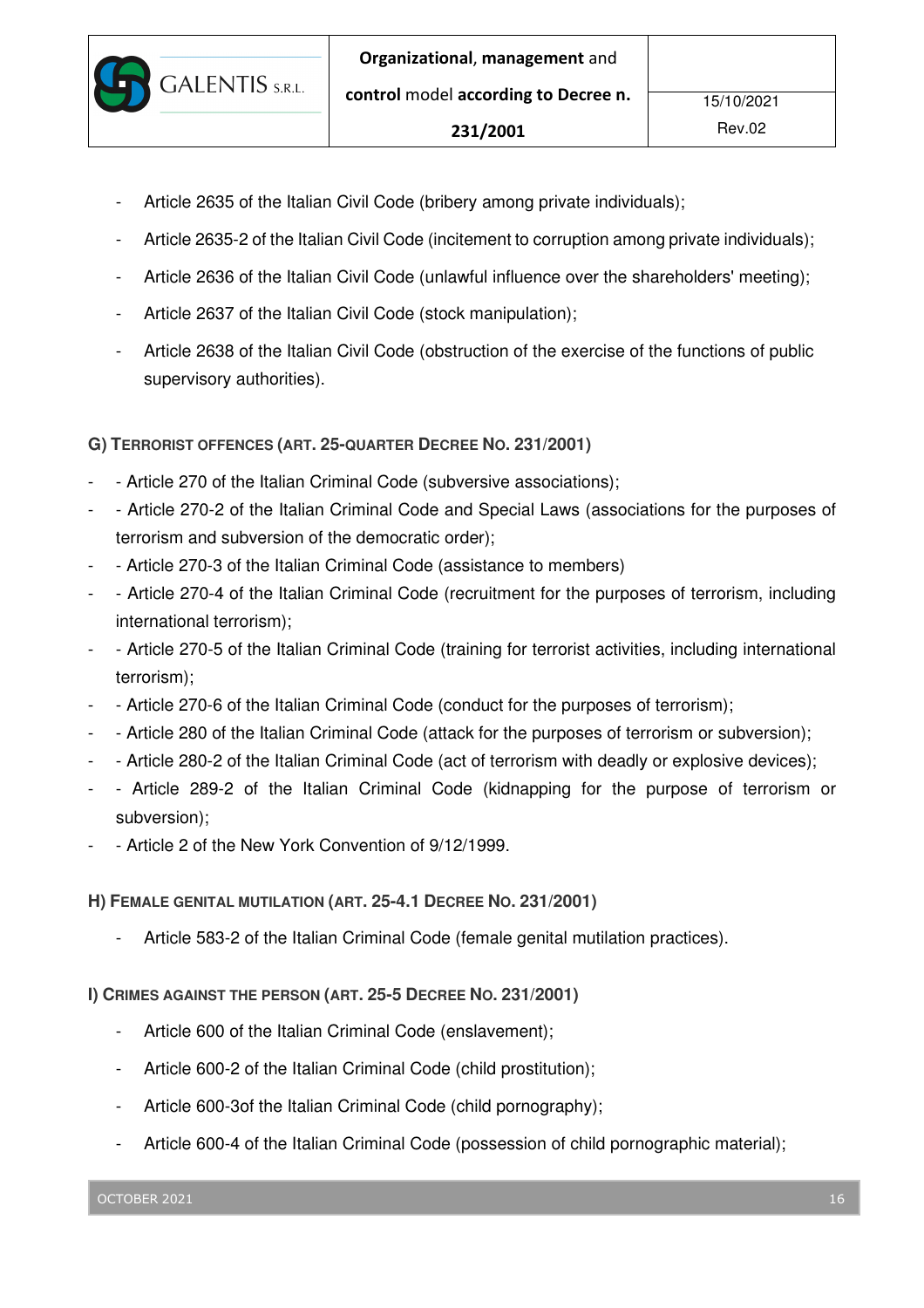

- Article 600-4.1 of the Italian Criminal Code (virtual child pornography);
- Article 600-5 of the Italian Criminal Code (tourist initiatives aimed at the exploitation and prostitution of minors);
- Article 601 of the Italian Criminal Code (trafficking in persons);
- Article 602 of the Italian Criminal Code (purchase and transfer of slaves);
- Article 603-2 of the Italian Criminal Code (illegal intermediation and exploitation of labour);
- Article 609-11 of the Italian Criminal Code (solicitation of minors).

### **L) MARKET ABUSE (ART. 25-6 DECREE NO. 231/2001)**

- Article 184 of Decree 58/1998 (abuse of privileged information);
- Article 185 of Decree 58/1998 (market manipulation).

# **M) MANSLAUGHTER AND NEGLIGENT INJURY IN VIOLATION OF OCCUPATIONAL HEALTH AND SAFETY REGULATIONS (ART. 25-7 DECREE NO. 231/2001)**

- Article 589 Italian Civil Code (manslaughter);
- Article 590, paragraph 3, Italian Criminal Code (negligent injury).

**N) CRIMES OF RECEIVING STOLEN GOODS, MONEY LAUNDERING, USE OF MONEY, GOODS OR BENEFITS OF ILLEGAL ORIGIN, SELF-LAUNDERING; (ART. 25-8 DECREE NO. 231/2001)** 

- Article 648 of the Italian Criminal Code (receiving stolen goods);
- Article 648-2 of the Italian Criminal Code (money laundering);
- Article 648-3 of the Italian Criminal Code (use of money, goods or utilities of illegal origin).
- Article 648-3.1 (self-laundering).

**O) COPYRIGHT INFRINGEMENT OFFENCES (ART. 25-9 DECREE NO. 231/2001)** 

- Article 171(1)(a) of Law No 633/1941 (making available to the public, in a system of telematic networks, by means of connections of any kind, of a protected intellectual work or part thereof);
- Article 171, paragraph 3 of Law no. 633/1941 (offences referred to in the previous point committed on the works of others not intended for publication, if honour or reputation is offended);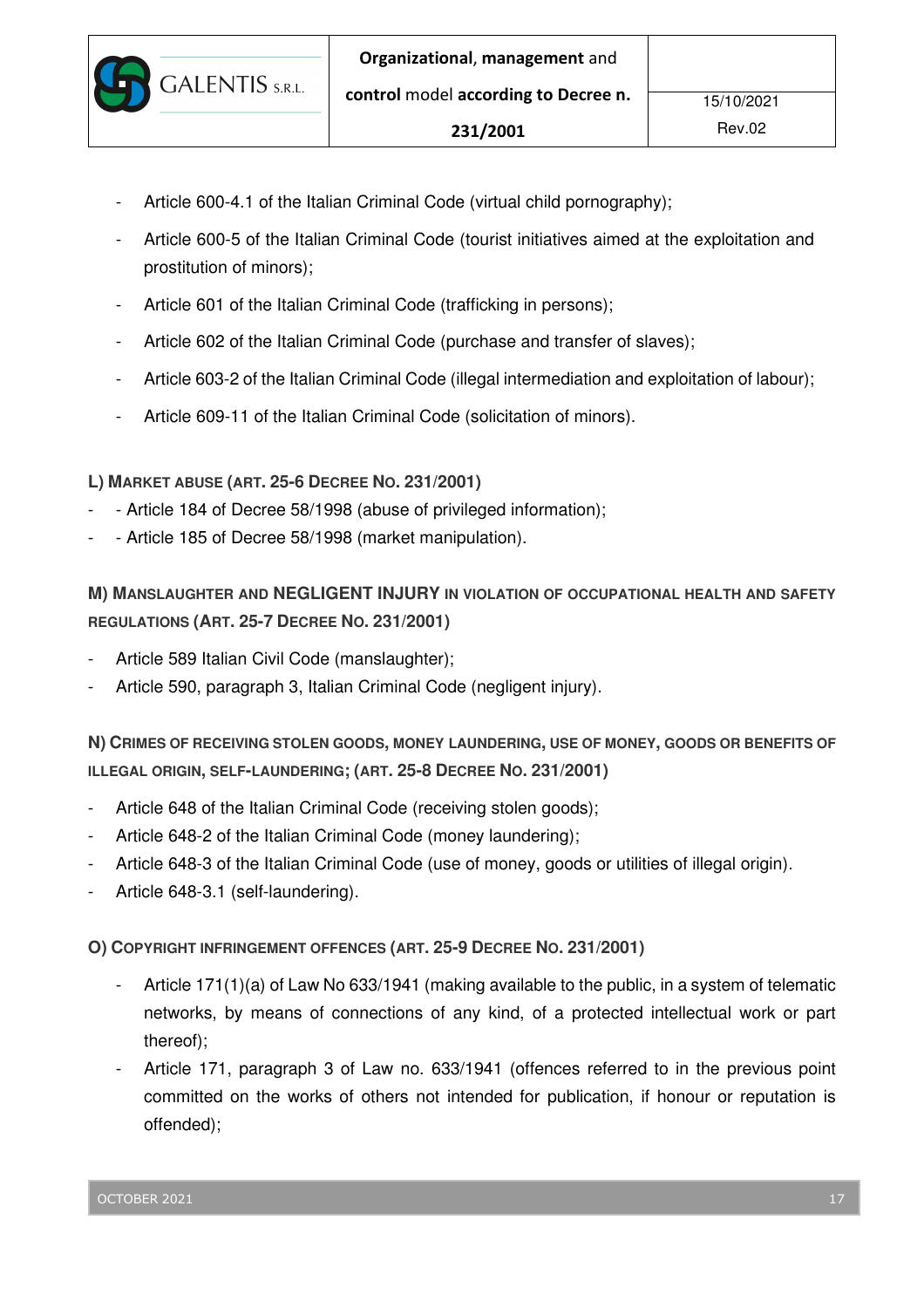**GALENTIS** S.R.L.

- Article 171-2, paragraph 1, Law no. 633/1941 (unlawful duplication, for profit, of computer programs or for the same purposes import, distribution, sale, possession for commercial or business purposes or lease of programs contained in media not marked by the Italian Society of Authors and Publishers (Società Italiana degli Autori ed Editori, SIAE); preparation of means to remove or circumvent the protection devices of computer programs);
- Article 171-3of Law no. 633/1941 (unlawful duplication, reproduction, transmission or dissemination in public with any procedure, in whole or in part, of intellectual property intended for the television, cinema, sale or rental of records, tapes or similar media or any other media containing phonograms or videos of musical, cinematographic or audio-visual equivalent works or sequences of moving images; literary, dramatic, scientific or educational, musical or musical drama or multimedia works, whether or not included in collective or composite works or databases; unauthorised reproduction, duplication, transmission or dissemination, sale or trade, transfer for any reason whatsoever, or unauthorised import of more than fifty copies or copies of works protected by copyright and related rights; placing in a computer network system, by means of connections of any kind, of an intellectual work protected by copyright, or part thereof);
- Article 171-7 of Law no. 633/1941 (failure to communicate to the SIAE the identification data of the supports not subject to the mark or false declaration);
- Article 171-8, Law no. 633/1941 (fraudulent production, sale, import, promotion, installation, modification, use for public and private use of equipment or parts of equipment for the decoding of audio-visual transmissions with conditional access made over the air, via satellite, cable, in both analogical and digital form).

**P) INCITEMENT NOT TO MAKE STATEMENTS OR TO MAKE FALSE STATEMENTS TO THE JUDICIAL AUTHORITIES (ARTICLE 25-10 OF LEGISLATIVE DECREE NO. 231/2001)** 

- Article 377-2 of the Italian Criminal Code (incitement not to make statements or to make false statements to the Judicial Authorities).

## **Q) ENVIRONMENTAL CRIME (ARTICLE 25-10 DECREE 231/2001)**

- Article 452-2 of the Italian Criminal Code (environmental pollution);
- Article 452-4 of the Italian Criminal Code (environmental disaster);
- Article 452-5 of the Italian Criminal Code (negligent crimes against the environment);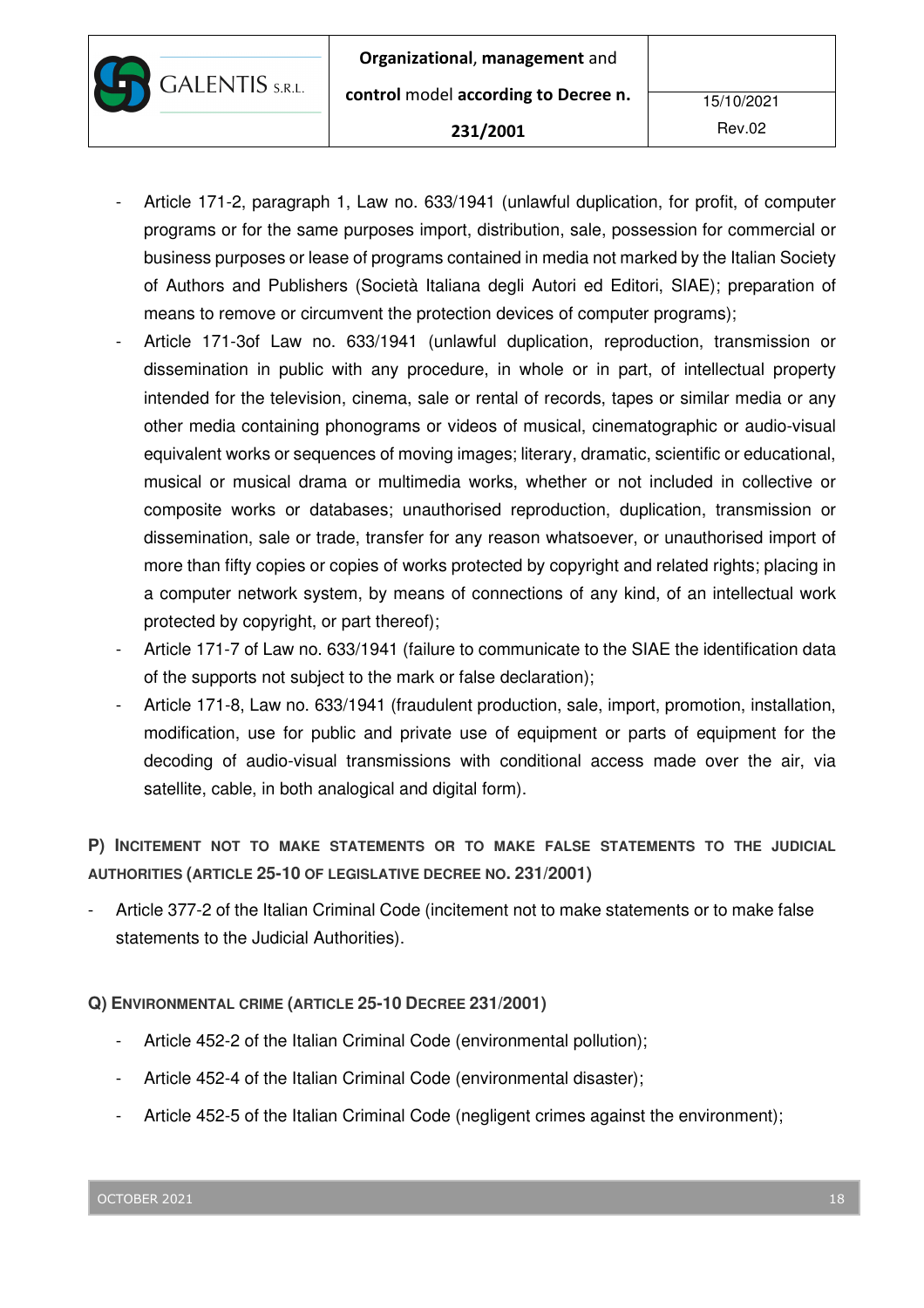- Article 452-6 of the Italian Criminal Code (traffic and abandonment of highly radioactive material);
- Article 452-8 of the Italian Criminal Code (conspiracy to commit environmental crimes);
- Article 452-14 of the Italian Criminal Code (Organizing activities for the illegal trafficking of waste);
- Article 727-2 of the Italian Criminal Code (killing, destruction, capture, collection or possession of specimens of protected wild animal or plant species);
- Article 733-2 of the Italian Criminal Code (damage to habitats within a protected site);
- Article 137 of Decree no. 152/2006 (environmental crimes related to the unauthorized discharge of industrial waste water);
- Article 256, paragraph 1, letters a) and b), 3, 5, 4 and 6 of Legislative Decree no. 152/2006 (unauthorized waste management activities);
- Article 257, paragraphs 1 and 2, Decree 152/2006 (site remediation);
- Article 258, paragraph 4, 2nd period, Decree no. 152/2006 (violation of the obligations to communicate and keep mandatory registers and forms);
- Article 259, paragraph 1, Decree no. 152/2006 (illegal trafficking of waste);
- Article 260-2 of Decree no. 152/2006 (computerized control system for waste traceability);
- Article 279, paragraph 5, Decree no. 152/2006 (violation of emission limit values);
- Article 1 and 2 of Law no. 150/1992 (unauthorized trafficking of specimens and safety of specimens);
- Article 3-2 of Law no. 150/1992 (falsification of certificates);
- Article 3(6) of Law no. 549/1993 (infringement of the provisions on the cessation of the use of harmful substances);
- Articles 8 and 9 of Decree no. 202/2007 (intentional and negligent pollution by the master or crew of a ship).
- **R) EMPLOYMENT OF NATIONALS WITHOUT RESIDENCE (ARTICLE 25-12 DECREE N. 231/2001)** 
	- Article 22, paragraph 12-2, lett. a) Decree no. 286/1998 (use of workers without a residence permit);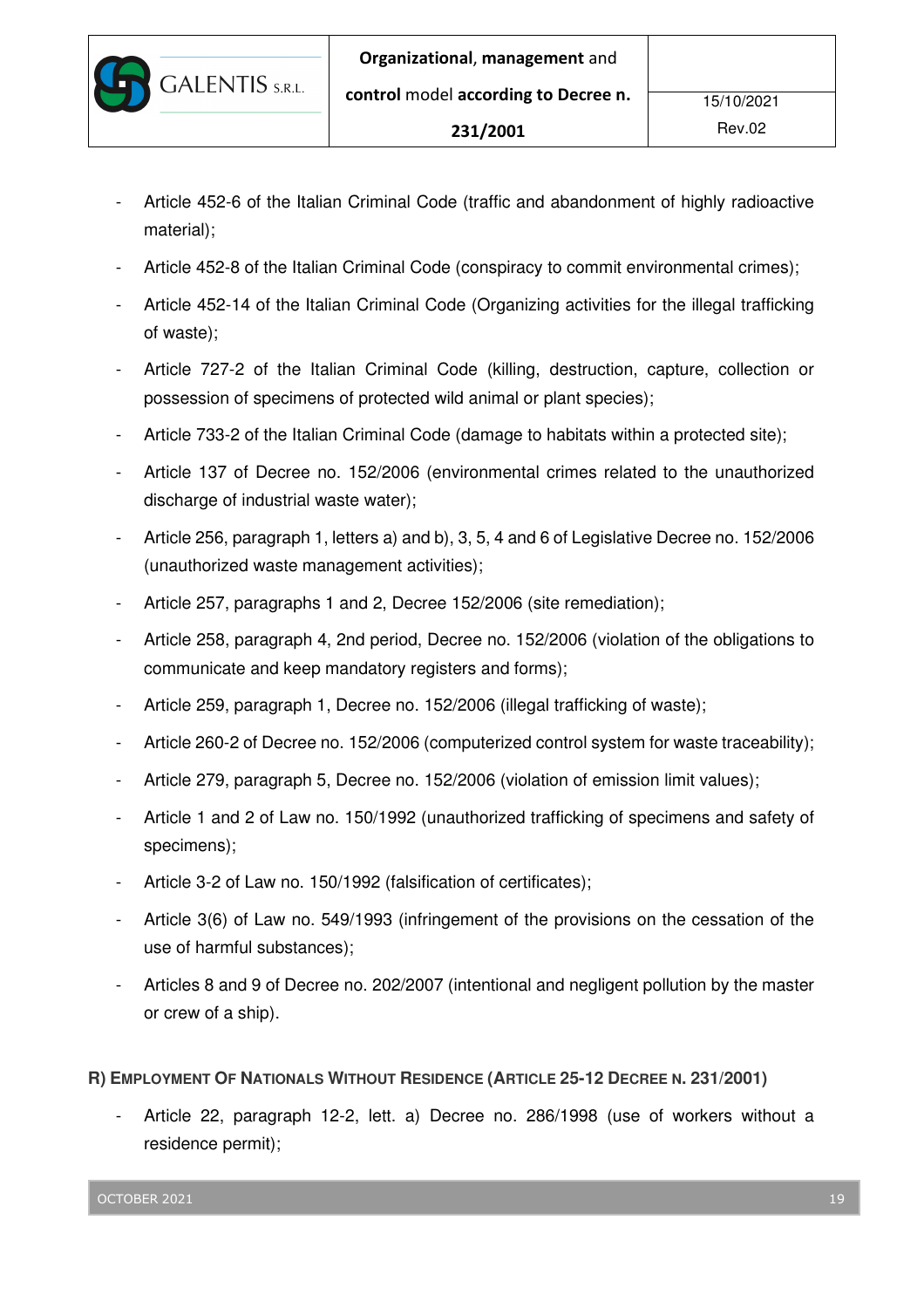Article 12, paragraph 3, 3-bis, 3-ter, 5 of Decree no. 286/1998 (provisions against illegal immigration).

**S) RACISM AND XENOPHOBIA (ARTICLE 25-13 DECREE N. 231/2001)** 

Article 3, paragraph 3.2 of Law No 645/1975 (racial discrimination).

**T) SPORTS FRAUD (ART. 25-14 DECREE N. 231/2001)** 

**GALENTIS** S.R.L.

- Article 1 of Law no. 401/1989 (fraud in sporting competitions);
- Article 4 of Law no. 401/1989 (abuse of gambling or betting activities).
- **U) FISCAL CRIMES (ARTICLE 25-QUINQUIESDECIES OF LEGISLATIVE DECREE NO. 231/2001)** 
	- Article 2(1) and (2-bis) of Legislative Decree no. 72/2000 (fraudulent declaration through the use of invoices or other documents for non-existent transactions);
	- Article 3 of Legislative Decree no. Lgs. no. 74/2000 (fraudulent declaration by means of fraudulent misrepresentation);
	- Article 4 of Legislative Decree no. 74/2000 (false declaration);
	- Article 5 of Legislative Decree No 74/2000 (failure to make a declaration);
	- Article 8(1) and (2-bis) of Legislative Decree No 74/2000 (issue of invoices or other documents for non-existent transactions);
	- Article 10 of Legislative Decree 74/2000 (concealment or destruction of accounting documents);
	- art. 10 quarter Lgs. Decree 74/2000 (undue compensation)
	- Article 11 of Legislative Decree No 74/2000 (fraudulent evasion of tax payments).

### **V) SMUGGLING (ARTICLE 25-SEXIESDECIES OF LEGISLATIVE DECREE NO. 231/2001)**

- Smuggling in the movement of goods across land borders and customs areas (Article 282 of Presidential Decree no. 73/1943);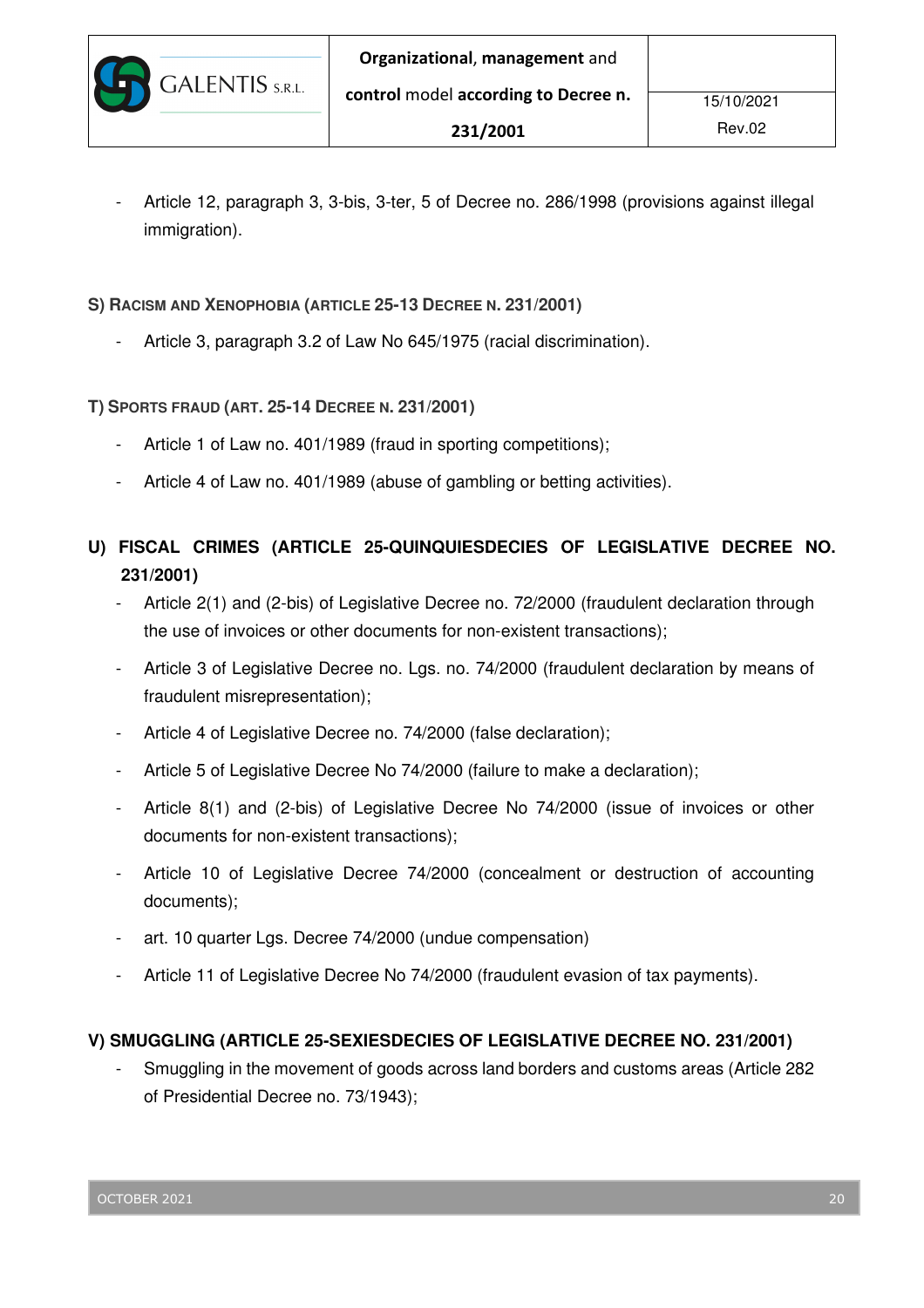**GALENTIS** S.R.L.

- Smuggling in the movement of goods across border lakes (Article 283 Presidential Decree no. 73/1943);
- Smuggling in the maritime movement of goods (Article 284 Presidential Decree No. 73/1943);
- Smuggling in the movement of goods by air (Article 285 of Presidential Decree No 73/1943);
- Smuggling in non-customs areas (Article 286 of Presidential Decree no. 73/1943);
- Smuggling for undue use of goods imported with customs facilities (Article 287 of Presidential Decree No. 73/1943);
- Smuggling in customs warehouses (Article 288 of Presidential Decree no. 73/1943);
- Smuggling in cabotage and traffic (Article 289 of Presidential Decree No. 73/1943);
- Smuggling in the export of goods eligible for restitution of duty (Article 290 Presidential Decree 73/1943);
- Smuggling on temporary import or export (Article 291 of Presidential Decree no. 73/1943);
- Smuggling of foreign manufactured tobacco (Article 291-bis of Presidential Decree 73/1943);
- Aggravating circumstances of the crime of smuggling of foreign processed tobacco (Article 291-ter of Presidential Decree no. 73/1943);
- Criminal association for the purpose of smuggling foreign manufactured tobacco (Article 291-quater of Presidential Decree No 73/1943);
- Other cases of smuggling (Article 292 of Presidential Decree no. 73/1943);
- Aggravating circumstances of the aforementioned offences (Article 295, paragraphs 2 and 3, Presidential Decree no. 73/1943).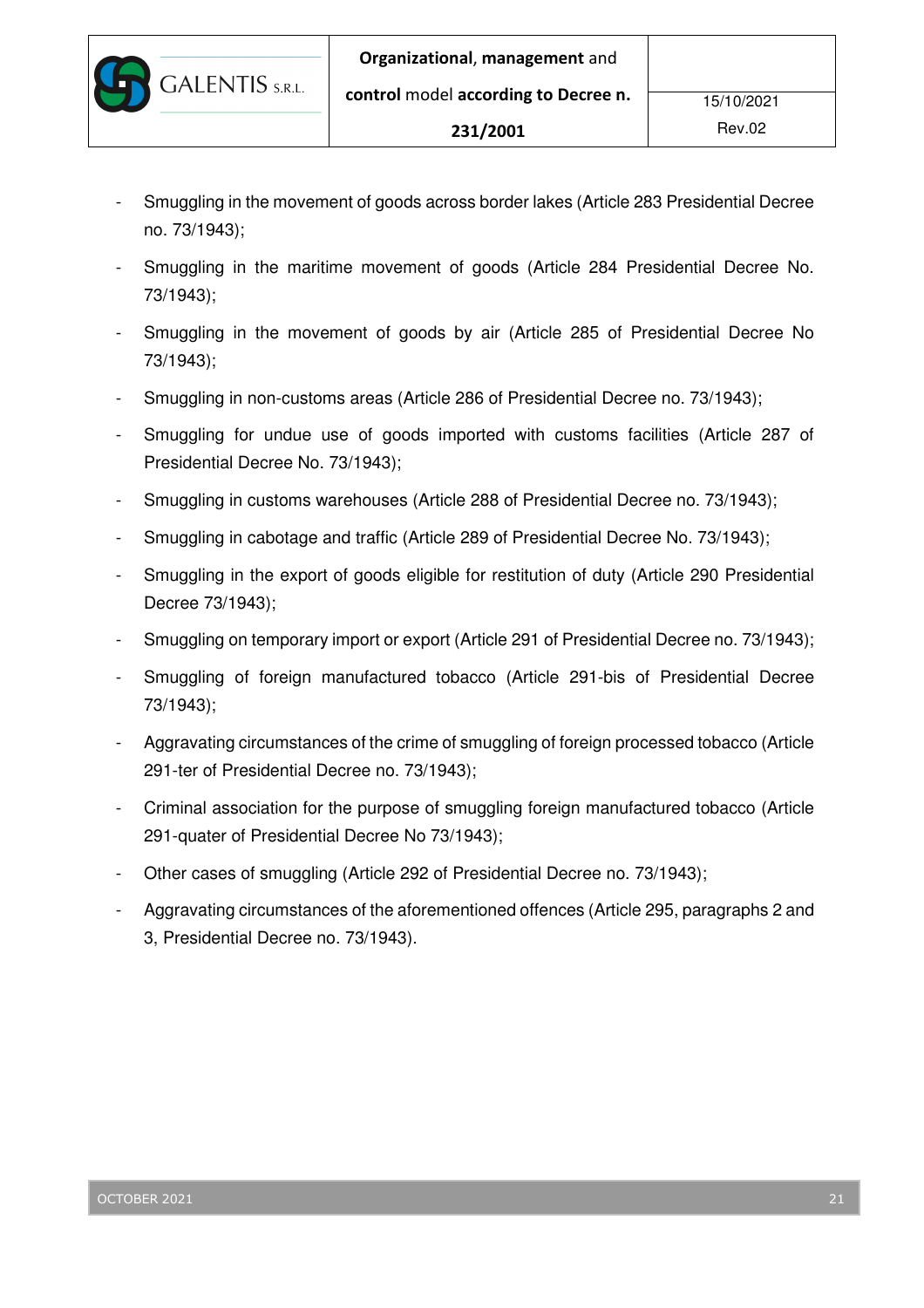

## **2 THE MODEL**

### **2.1 THE CREATION AND THE UPDATING OF THE MODEL**

The drafting of the Model was preceded by a series of preliminary activities divided into different phases, aimed at the in-depth study of Galentis S.r.l., in order to achieve a system of prevention and management of crime risks in line with the provisions of Decree 231/2001.

These activities have involved, in addition to the analysis of corporate documents (articles of association, Chamber of Commerce registration, manuals, procedures, organization charts, etc.), the implementation of interviews and conversations with top management, with the aim of identifying and recording contacts, behaviours and processes that could give rise to the commission of one or more of the offences.

The updates of the Model have included a thorough review of the risk analysis of the risks of the offences being committed within the company, preceded by an examination of the company documents amended in the medium term and the conduct of interviews and conversations with the various company departments, in order to verify the conformity of the provisions of the Model with the current organizational structure and the legislative changes that have taken place.

### **2.2 THE MODEL FUNCTION**

The adoption and effective implementation of the Model, including the supervisory activity carried out by the Supervisory Body, enable the Company to reduce the risk of commission of offences and to benefit from the exemption provided for by the Decree.

One of the aims of the Organizational Model is to develop awareness and sensitivity in people who work on behalf or in the interest of the Company that they may commit - in the event of conduct that does not comply with the law and company procedures - offences liable to criminal consequences not only for themselves, but also for Galentis S.r.l.

Additionally, with the implementation of the Model and its control, it is intended to effectively censure any unlawful conduct, through the activity of the Supervisory Body and the imposition of disciplinary or contractual sanctions.

## **2.3 THE ADOPTION OF THE MODEL AND SUBSEQUENT AMENDMENTS**

Galentis S.r.l. has chosen to proceed with the adoption of the Organizational Model, whose approval, integration and revision are the responsibility of the Board of Directors.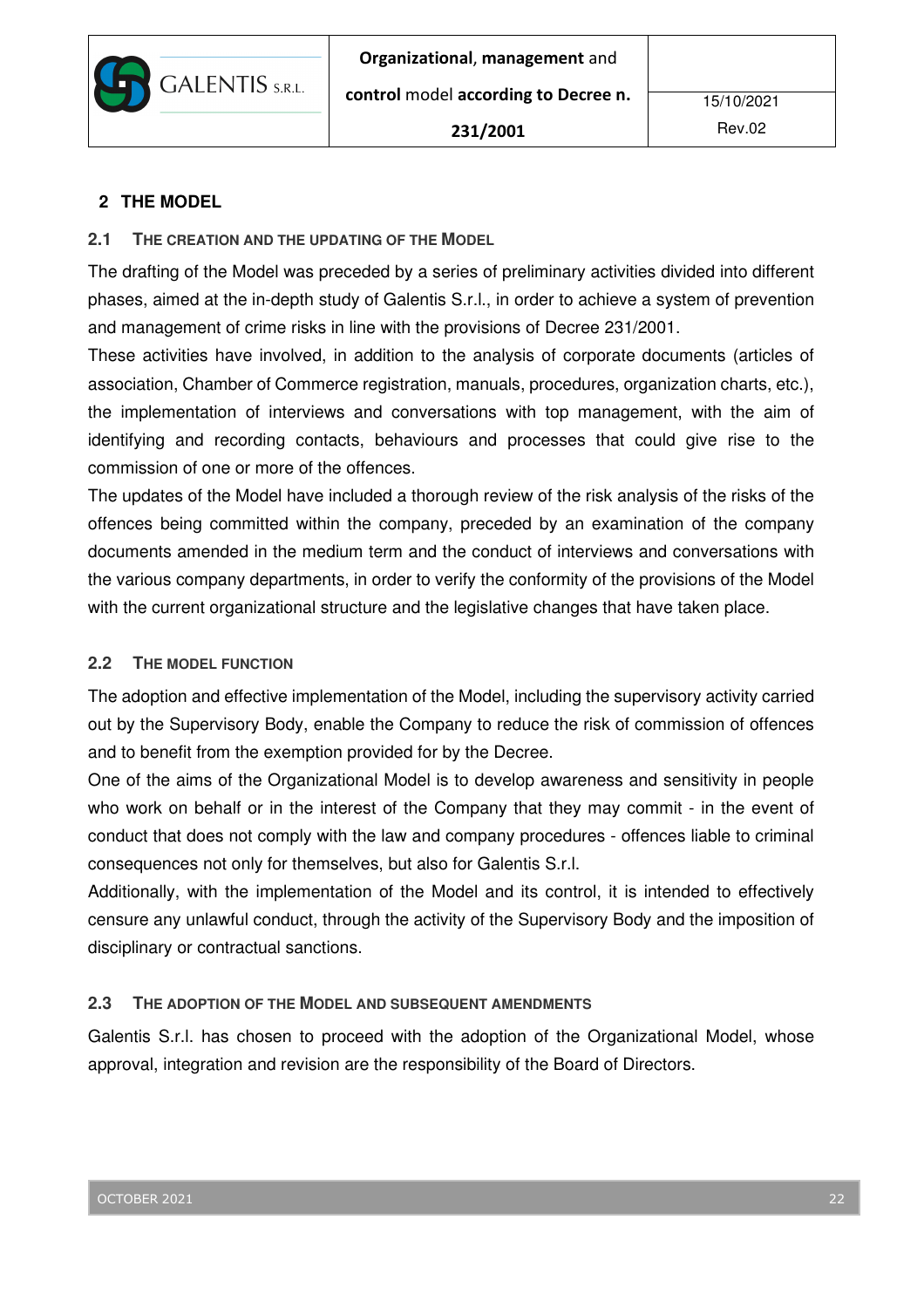#### **2.4 MODEL COMPOSITION**

The Organizational Model is composed of:

**GALENTIS** S.R.L.

- 1) General Part
- 2) Analysis of the risks of the offences in question being committed
- 3) Special Part
- 4) Ethical Code

Annex A: Company organisation chart;

Annex B: Whistleblowing Procedure.

The following also forms an integral part of the Model, of which they must be considered organic annexes in the most up-to-date version:

- the general and specific functional organisation charts for safety at work and environmental protection;

- the certified management systems of the Company;
- company procedures, operating instructions, service orders.

## **3 THE SUPERVISORY BODY (ORGANISMO DI VIGILANZA, ODV)**

#### **3.1 THE SUPERVISORY BODY OF GALENTIS**

The Supervisory Body (O.d.V.) is entrusted with the task of supervising the operation of and compliance with the Organisational Model.

The main requirements of the Supervisory Board, as proposed in the Guidelines for the preparation of Organizational and Management Models issued by Confindustria, are:

- autonomy and independence;
- professionalism;
- continuity of action.

Decree no. 231/2001 does not provide specific information on the composition of the Supervisory Body. In the absence of indications, the Company has opted for a collective composition of its Supervisory Board, appointing three members selected on the basis of their professional skills and integrity.

The members of the Supervisory Board must not have incurred: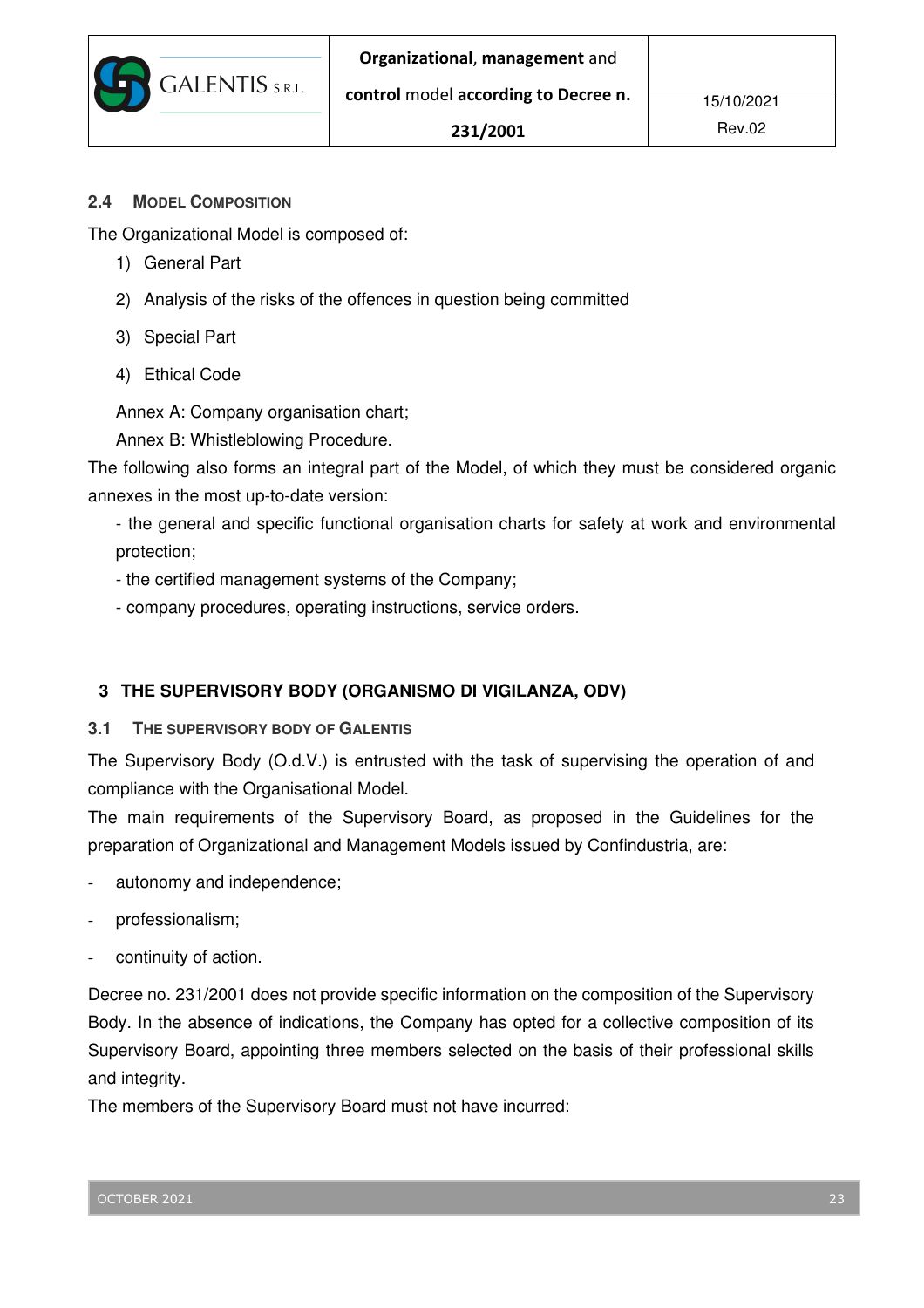- convictions, even if not final, and also pursuant to Article 444 of the Italian Criminal Code, for the intentional crimes referred to in Decree no. 231/2001 or for other intentional crimes in any case affecting professional morality;
- judgements, even if not final, of a sentence which includes disqualification, even temporary, from public office, i.e. temporary disqualification from the management offices of legal persons and companies.

If any of the above reasons for ineligibility should arise against an appointed person, the latter shall automatically forfeit the office.

The Supervisory Body may avail itself - under its direct supervision and responsibility - of the collaboration of all the functions and structures of Galentis S.r.l. or external consultants, making use of their respective skills and professionalism in carrying out the tasks entrusted to it. This power enables the Supervisory Body to ensure a high level of professionalism and the necessary continuity of action.

To this end, each year the Board of Directors assigns an expense budget to the Supervisory Board, taking into account the latter's requests, which must be formally submitted to the Board.

The allocation of the budget allows the Supervisory Body to operate autonomously and with the appropriate instruments for the effective performance of the task assigned to it by this Model, in accordance with the provisions of Decree no. 231/2001.

In order to guarantee the necessary stability for the members of the Supervisory Board, the revocation of the powers of the Supervisory Board and the attribution of such powers to another person may only take place for just cause by a specific resolution of the Board of Directors.

## **3.2 FUNCTIONS AND POWERS OF THE SUPERVISORY BODY**

**GALENTIS** S.R.L.

The activities carried out by the Supervisory Body cannot be reviewed by any other body or structure of Galentis S.r.l., without prejudice, however, to the fact that the Board of Directors is in any case called upon to supervise the adequacy of its work, since the Administrative Body has ultimate responsibility for the functioning of the Model.

The Supervisory Body is granted the powers of initiative and control necessary to ensure effective and efficient supervision of the functioning and compliance with the Model in accordance with the provisions of Article 6 of Decree 231/2001.

Therefore, this Body is entrusted with the task of generally supervising:

1. The effectiveness of the Model and its adequacy with respect to the need to prevent the commission of the crimes for which Decree no. 231/01 applies;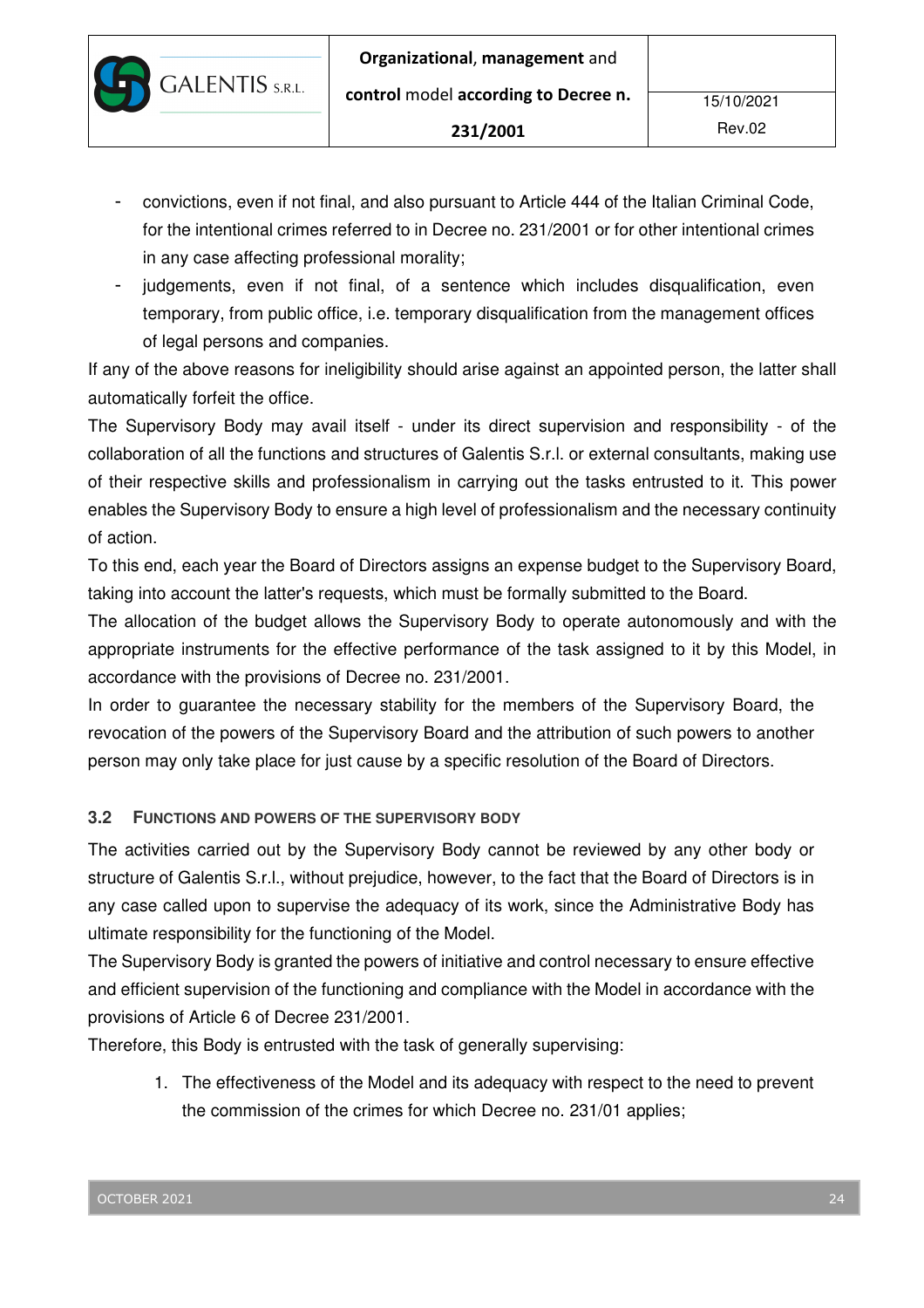2. compliance with the provisions of the Model by the recipients;

**GALENTIS** S.R.L.

3. the updating of the Model in the event that there is a need to adapt it in relation to changed company or regulatory conditions.

In particular, the Supervisory Body is entrusted with the following tasks and powers in order to carry out and exercise its functions:

- a) to carry out targeted checks on specific activities that are at risk, with free access to the relevant data;
- b) to promote the updating of risk mapping in the event of significant organizational changes or the extension of the type of crimes taken into consideration by Decree 231/2001;
- c) to monitor the information/training initiatives, aimed at disseminating knowledge and understanding of the Model within the company, promoted by the competent function;
- d) to collect and manage the information necessary to provide a constantly updated picture of the implementation of the Model, together with reports of suspected violations of the Decree and the Model, including those drawn up pursuant to Law No. 179/2017 (whistleblowing);
- e) to express, on the basis of the results of the audit and control activities, a periodic assessment of the adequacy of the Model to prevent the commission of offences;
- f) to report to the Chairman of the Board of Directors or the CEO any breaches of protocols or shortcomings found during the checks carried out, so that the latter may take the necessary sanctions or compliance measures involving, where necessary, the Board of Directors;
- g) detect any behavioural deviations that may emerge from the analysis of information flows and from the reports to which the persons in charge of the various Functions are required to report;
- h) to supervise the effective and correct application of the disciplinary sanctions provided for in cases of violation of the Model.

The Supervisory Board is obliged to maintain confidentiality with regard to all information of which it is aware as a result of the performance of its duties.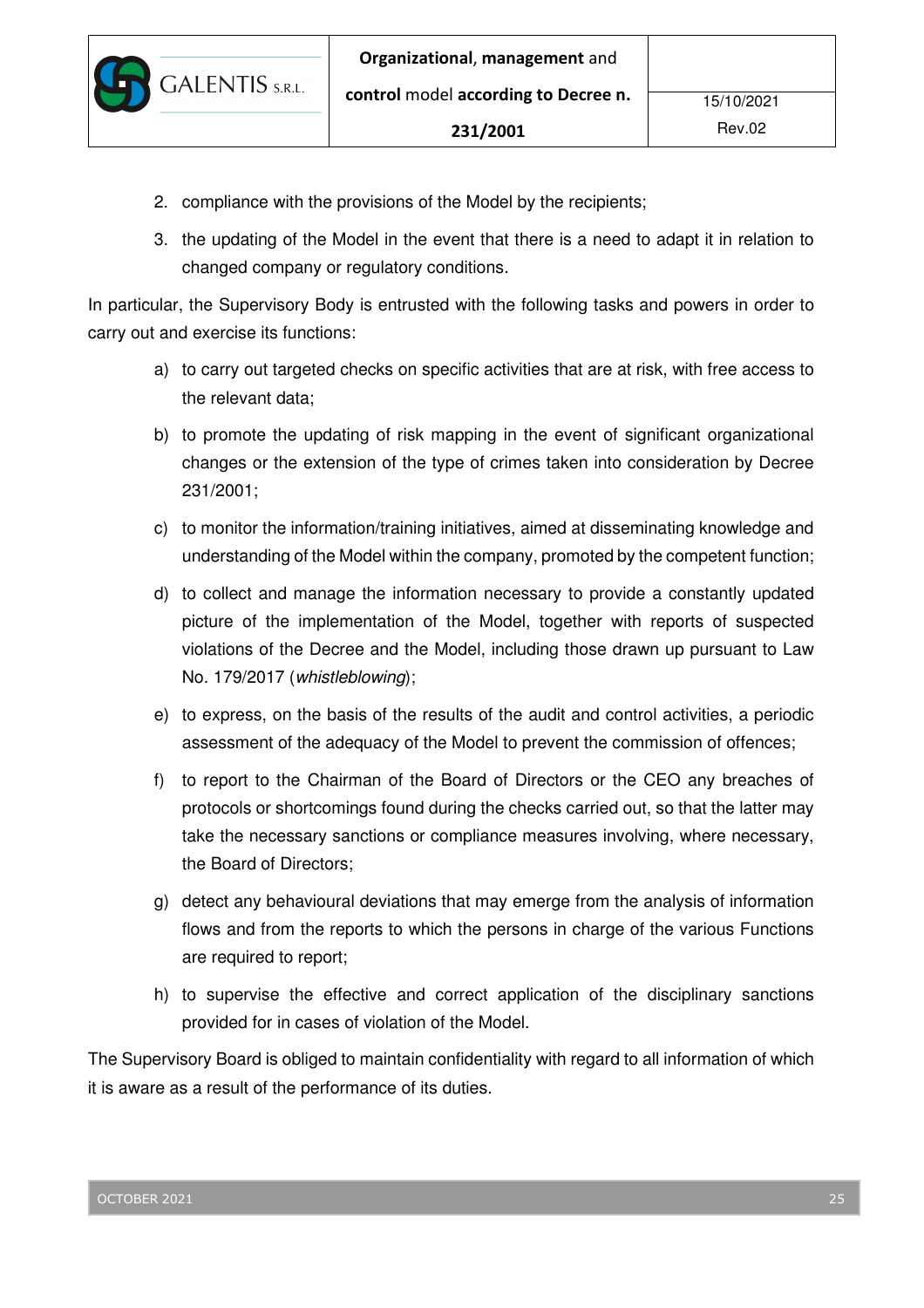

**3.3 INFORMATION OBLIGATIONS OF THE SUPERVISORY BODY - INFORMATION FLOWS AND WHISTLEBLOWING**

The Supervisory Body must be promptly informed of any acts, behaviours or events that may lead to a violation of the Model or that in any case are relevant for the purposes of Decree no. 231/2001.

The obligations to provide information on any conduct contrary to the provisions contained in the Model are part of the broader duty of diligence and duty of loyalty of the employee pursuant to articles 2104 and 2105 of the Italian Civil Code.

The following general requirements apply in this respect:

- Report must be sent to the supervisory body concerning:
- a. the committing or reasonable suspicion of committing, of the offences referred to in Decree no. 231/2001;
- b. the violation of rules for the protection of health and safety at work and the environment, even if they do not constitute the offences in question;
- c. conduct that may lead to a violation of the Model;
- d. an employee who intends to report a violation (or presumed violation) of the Model and who for this purpose may contact his or her direct superior or, if the report is unsuccessful or the employee feels uncomfortable in addressing his or her direct superior to make the report, to report directly to the Supervisory Body. Pursuant to Article 6, paragraph 2-2, of Decree 231/2001, reports must concern unlawful conduct or violations of Model 231 based on precise and consistent facts. Any documentation on the facts reported, as well as the results of any investigations already carried out in this regard, must also be sent to the Supervisory Board for the assessments for which it is responsible;
- e. the Supervisory Body, and the persons designated to support it who, in order to ensure confidentiality about the identity of the Whistleblower, undertake to maintain the strictest confidentiality on reports and not to disclose any information they have learned in the performance of their duties. Anyone who receives a report that has passed outside the channels provided for, shall promptly forward it in original to the Supervisory Body, using the appropriate channels and criteria of maximum confidentiality appropriate to protect the integrity of the whistleblower, the whistleblown persons and the effectiveness of the investigations.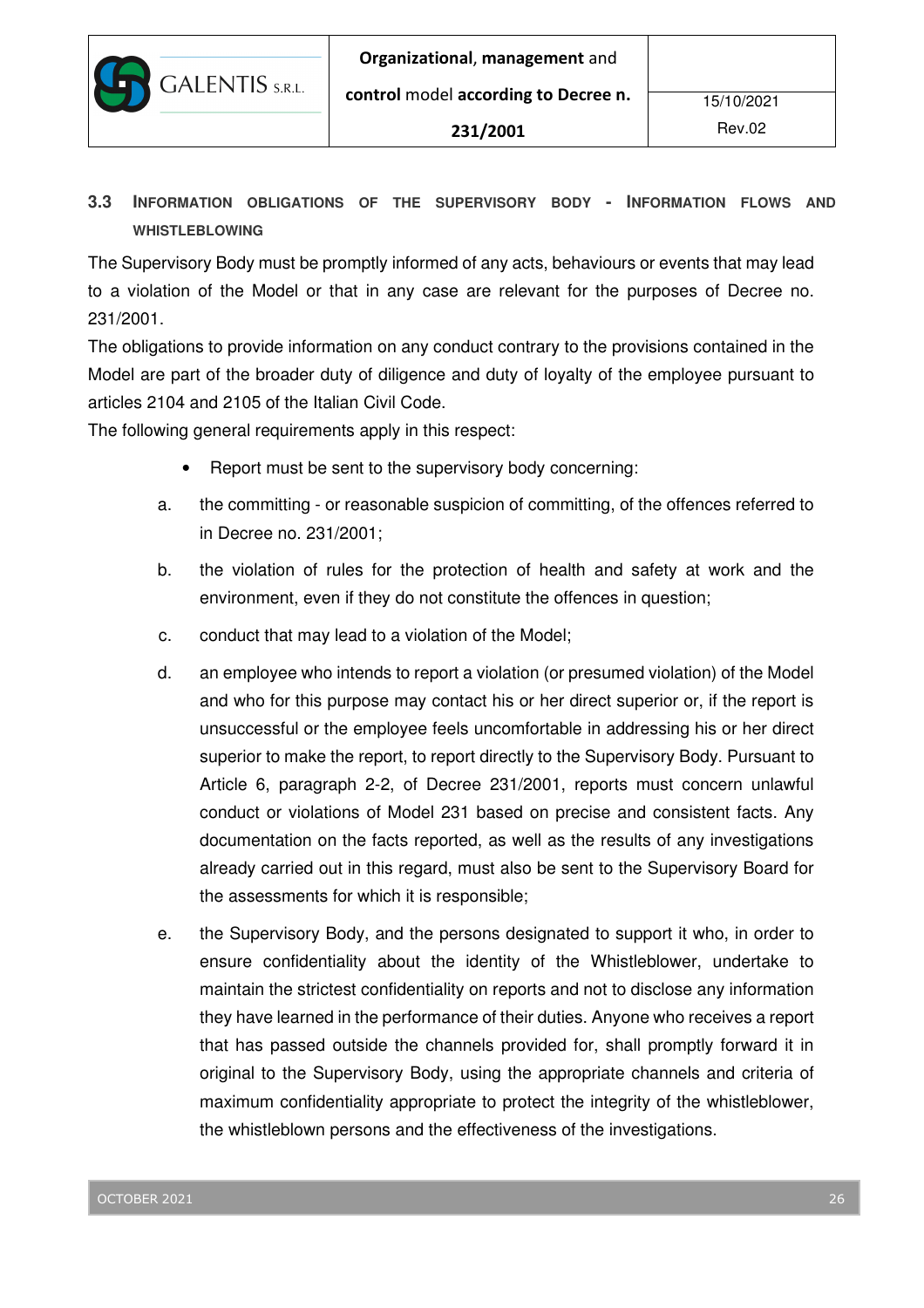- f. the Supervisory Board which evaluates the reports received and consequent initiatives at its reasonable discretion and responsibility, possibly consulting the author of the report and/or the person responsible for the alleged violation, drawing up a report of the meeting and giving written reasons for any decisions to proceed or not to proceed with an internal investigation.
- g. Whistleblowers acting in good faith, to be protected against any form of retaliation, discrimination or penalisation and in any case the confidentiality of their identity is guaranteed, without prejudice to legal obligations and the protection of the rights of Galentis S.r.l. or of persons accused wrongly or in bad faith.

In addition to the above reports, information must be sent to the Supervisory Body concerning:

- the measures adopted by Judicial Police Bodies, or by any other Authority, from which it can be inferred that investigations are being carried out, even against unknown persons, for the crimes covered by Decree no. 231/2001 that may involve the Company;
- the requests for legal assistance made by directors or employees in the event of the initiation of legal proceedings against them and in relation to the offences referred to in Decree no. 231/2001;
- information relating to disciplinary proceedings carried out and any sanctions imposed, or measures for the archiving of such proceedings, together with the relevant motives;
- organizational and corporate changes.

**GALENTIS** S.R.L.

- changes relating to top positions (legal representatives, managers, function delegates, special attorneys), to the perimeter of their decision-making powers and their spending capacities
- changes relating to persons holding one of the functions provided for by Legislative Decree no. 81/2008 (Employer, Head of Prevention and Protection Service, Workers' Safety Representative, Competent Doctor, any delegate for work safety);
- the issue, renewal, suspension or non-renewal of management system certifications;
- the issue, renewal or non-renewal, warnings, suspensions or revocations of any authorisation/permit essential for the exercise of the activity;
- notifications to the Company of acts of introduction of civil suits of significant importance;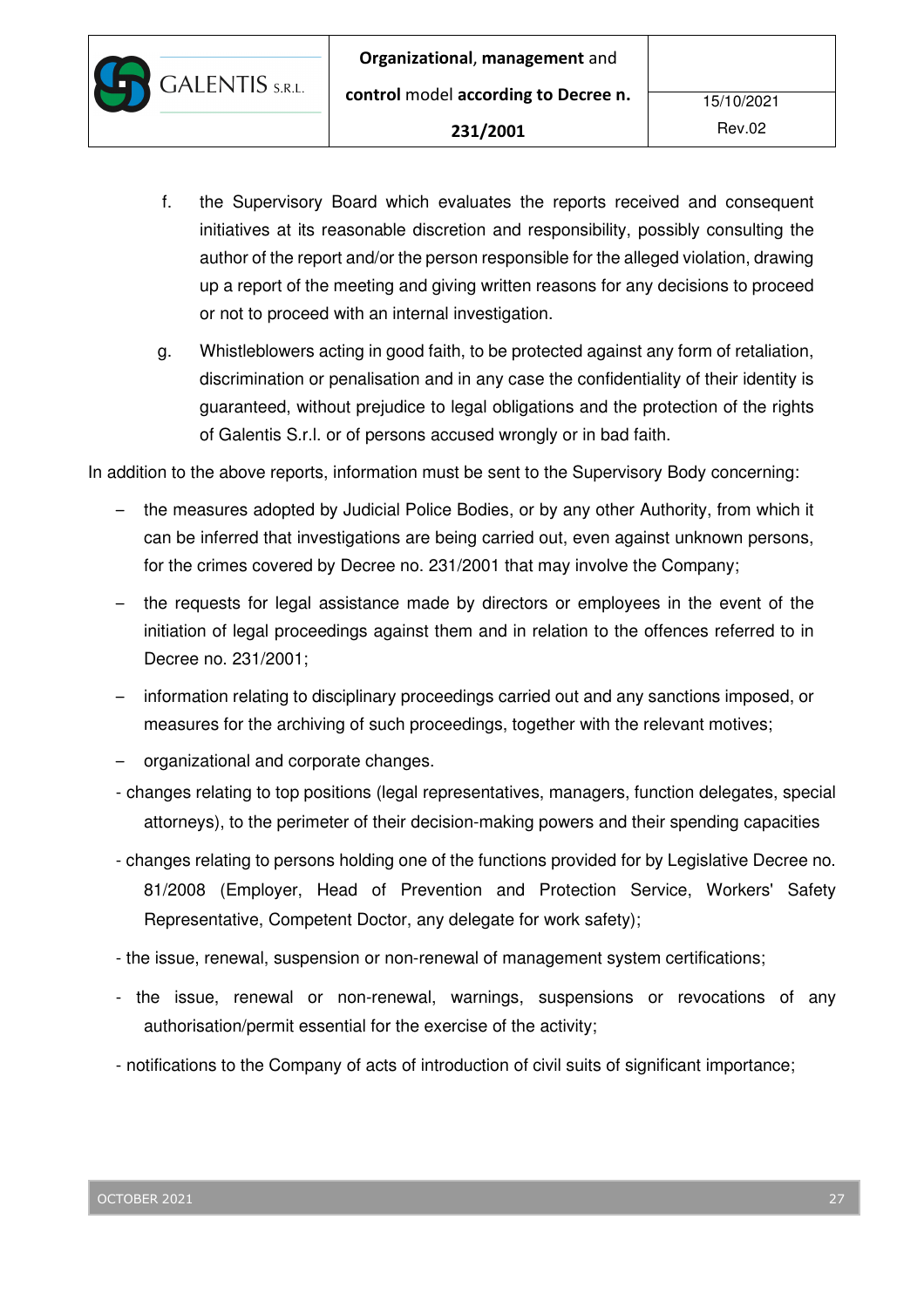- notifications to the Company or to its directors and managers of acts issued by the Prefecture, the Police Headquarters, National Anti-Corruption Authority or other national Guarantee Authorities.
	- With regard to the information that must be transmitted without delay to the Supervisory Body, reference should be made to what is described in detail in the Special Part of the Model, without prejudice to the possibility for the Supervisory Body to stipulate further information obligations in its Regulations.

All reports and communications addressed to the Supervisory Body may be forwarded through the following channels, either by post or by email:

**Organismo di Vigilanza di Galentis S.r.l. Via delle Industrie n. 11 30020 - Marcon (Ve) Italy**  or: **odv@galentis.it**

All information, disclosures and reports are kept by the Supervisory Board in a special confidential archive (computer or paper).

## **3.4 REPORTING BY THE SUPERVISORY BODY TO THE CORPORATE BODIES**

The Supervisory Body reports on the effectiveness and compliance with the Model, the emergence of any critical aspects and the need for modification. To this end, the Supervisory Board prepares:

- on a half-yearly basis, an information report on the activities carried out, to be submitted to the Board of Directors, through the CEO;
- immediately upon the occurrence of ascertained violations of the Model, with alleged commission of offences, a communication to be submitted to the Chairman of the Board of Directors and the Chief Executive Officer.

Regular meetings with one or more members of the Board of Directors must also be documented. The Supervisory Board takes care of filing the relevant documents.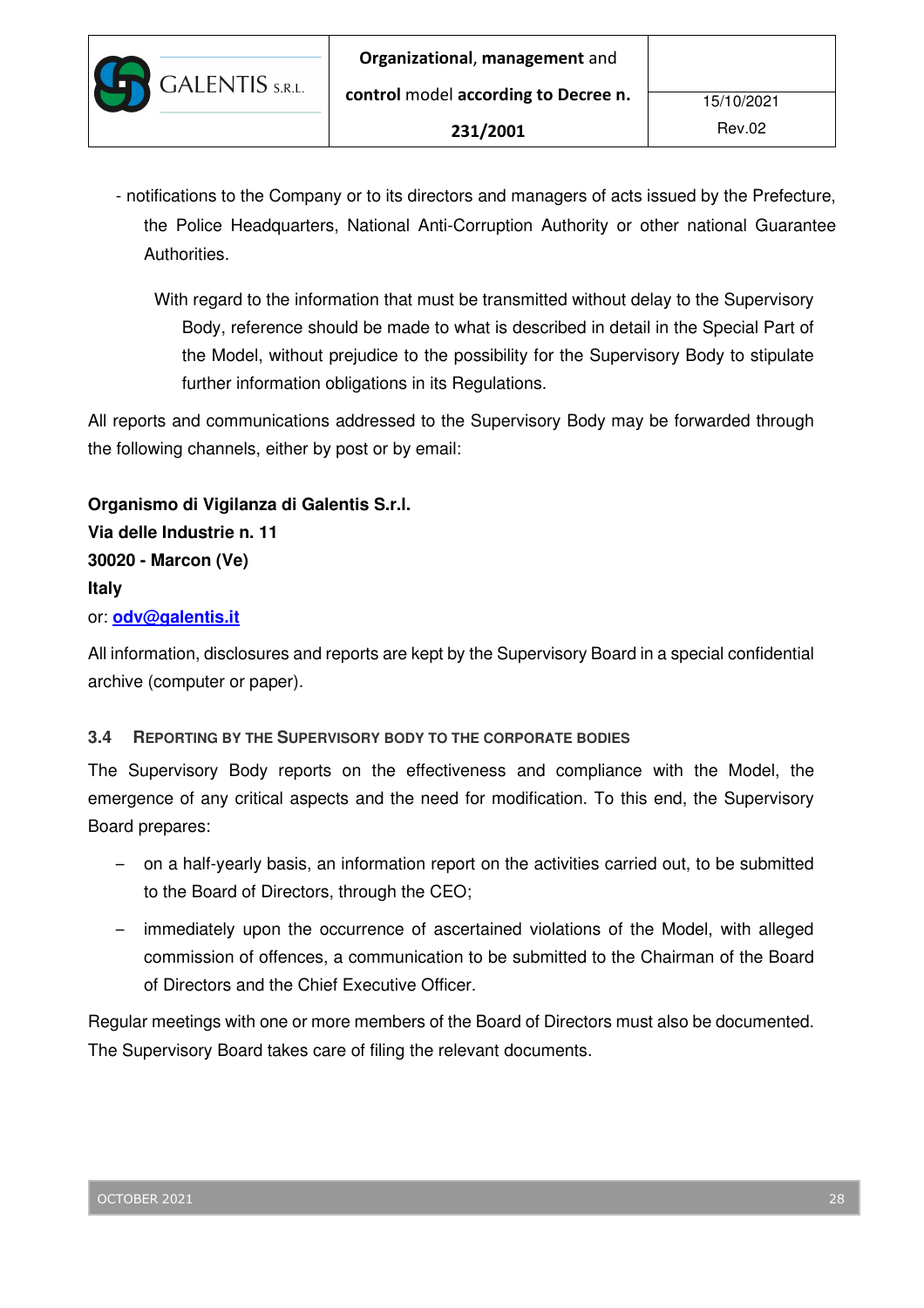

## **4 DISSEMINATION OF THE MODEL**

The Company is committed to promoting the disclosure of the Model to its employees, with a degree of depth that varies according to position and role.

The principles and contents of the Model are also disclosed through training courses.

The structure of the training courses is defined by the Company in agreement with the Supervisory Body. Targeted training and information initiatives may also take place at a distance and through the use of IT resources (e.g. e-learning).

The Company undertakes to disclose the model also to those with whom it has business relations. The commitment to respect the principles of the Model by third parties having contractual relations with the Company - from the approval of this Model - shall be provided for by a specific contractual clause.

## **5 DISCIPLINARY SYSTEM**

## **5.1 FUNCTION OF THE DISCIPLINARY SYSTEM**

The definition of a system of sanctions (commensurate with the violation and with a deterrent effect) applicable in the event of violation of the rules set out in the Model makes the supervisory action of the Supervisory Body efficient and practicable and aims to ensure the effectiveness of the Model.

The preparation of a disciplinary system constitutes, pursuant to Article 6, paragraph 1, letter e) of Decree 231/2001, an essential requirement of the Model.

The application of the disciplinary system and related sanctions is independent of the course and outcome of any criminal proceedings initiated by the Judicial Authorities in the event that the conduct to be censured also constitutes a relevant offence according to the Decree.

### **5.2 MEASURES TAKEN AGAINST EMPLOYEES**

Without prejudice to the obligations of the Company, arising from the Workers' Statute (Law no. 300 of 30th May 1970, the following conduct is punishable:

- a) violation of laws provided for or referred to by Decree no. 231/2001;
- b) violation of procedures provided for or referred to in the Model (e.g. failure to comply with prescribed procedures, omission of communications to the Supervisory Board regarding required information, omission of checks, etc.);